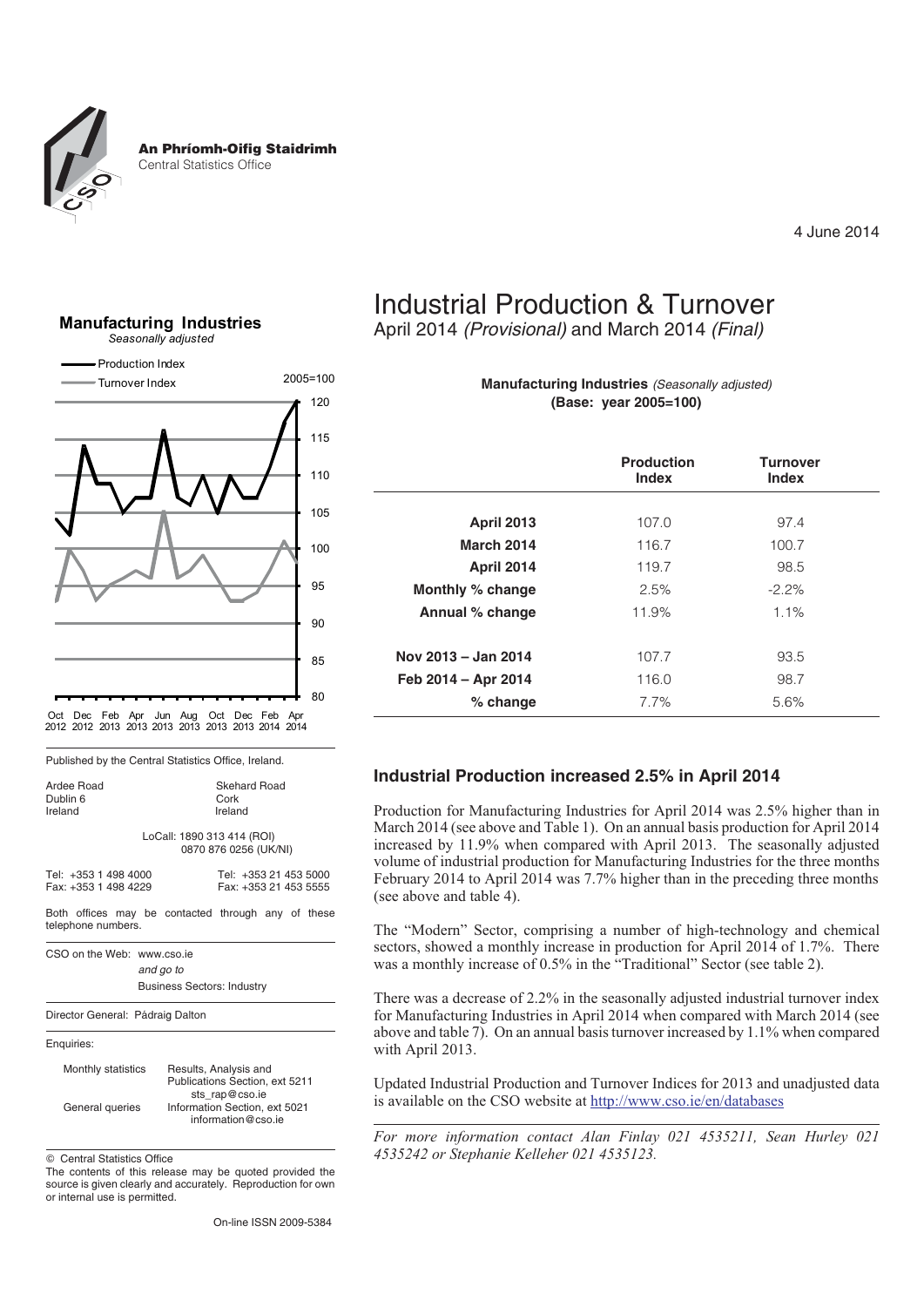|                                                                                                                             |                                                                                                          | <b>Manufacturing Industries</b><br><b>NACE 10 - 33</b>                                                   |                                                                                                        |                                                                                                          | <b>Industries</b><br><b>NACE 05 - 35</b>                                                                 |                                                                                                            |
|-----------------------------------------------------------------------------------------------------------------------------|----------------------------------------------------------------------------------------------------------|----------------------------------------------------------------------------------------------------------|--------------------------------------------------------------------------------------------------------|----------------------------------------------------------------------------------------------------------|----------------------------------------------------------------------------------------------------------|------------------------------------------------------------------------------------------------------------|
| Period                                                                                                                      |                                                                                                          |                                                                                                          | <b>Seasonally adjusted</b>                                                                             |                                                                                                          |                                                                                                          |                                                                                                            |
|                                                                                                                             | Index                                                                                                    | % change on<br>preceding<br>period                                                                       | Annual %<br>change                                                                                     | Index                                                                                                    | % change on<br>preceding<br>period                                                                       | Annual %<br>change                                                                                         |
| 2010<br>2011<br>2012<br>2013                                                                                                | 110.1<br>110.6<br>109.4<br>107.9                                                                         |                                                                                                          | 8.3<br>0.4<br>$-1.0$<br>$-1.4$                                                                         | 109.0<br>109.0<br>107.6<br>106.2                                                                         |                                                                                                          | 7.7<br>0.0<br>$-1.3$<br>$-1.3$                                                                             |
| 2012 Quarter 1<br>2<br>3<br>4                                                                                               | 110.0<br>112.1<br>108.7<br>106.6                                                                         | $-3.1$<br>$-1.9$                                                                                         | 1.1<br>3.5<br>$-2.6$<br>$-6.5$                                                                         | 108.3<br>110.1<br>106.8<br>104.9                                                                         | $-3.0$<br>$-1.7$                                                                                         | 0.9<br>3.1<br>$-3.0$<br>$-6.4$                                                                             |
| 2013 Quarter 1<br>2<br>3<br>4                                                                                               | 107.5<br>109.7<br>107.7<br>107.0                                                                         | 0.8<br>2.1<br>$-1.8$<br>$-0.7$                                                                           | $-2.2$<br>$-2.2$<br>$-0.9$<br>0.3                                                                      | 105.9<br>108.0<br>106.2<br>104.8                                                                         | 0.9<br>2.0<br>$-1.6$<br>$-1.4$                                                                           | $-2.2$<br>-1.9<br>$-0.5$<br>$-0.2$                                                                         |
| 2014 Quarter 1                                                                                                              | 111.4                                                                                                    | 4.2                                                                                                      | 3.7                                                                                                    | 108.5                                                                                                    | 3.6                                                                                                      | 2.5                                                                                                        |
| 2012 January<br>February<br>March<br>April<br>May<br>June<br>July<br>August<br>September<br>October<br>November<br>December | 111.2<br>107.6<br>111.1<br>109.5<br>114.1<br>112.7<br>113.9<br>113.7<br>97.5<br>104.1<br>102.5<br>114.3  | 1.4<br>$-3.3$<br>3.3<br>$-1.5$<br>4.2<br>$-1.2$<br>1.0<br>$-0.1$<br>$-14.3$<br>6.8<br>$-1.6$<br>11.5     | 1.1<br>$-2.0$<br>4.2<br>0.2<br>5.2<br>4.7<br>5.3<br>0.1<br>$-13.5$<br>$-16.5$<br>$-5.3$<br>4.1         | 109.7<br>106.3<br>108.9<br>107.6<br>112.2<br>110.3<br>111.2<br>111.3<br>96.9<br>102.8<br>101.8<br>111.0  | 1.6<br>$-3.1$<br>2.4<br>$-1.2$<br>4.2<br>$-1.7$<br>0.8<br>0.0<br>$-12.9$<br>6.1<br>$-0.9$<br>9.0         | 0.8<br>$-1.6$<br>3.3<br>0.4<br>4.9<br>3.9<br>3.8<br>$-0.6$<br>$-12.6$<br>$-15.5$<br>$-5.1$<br>2.8          |
| 2013 January<br>February<br>March<br>April<br>May<br>June<br>July<br>August<br>September<br>October<br>November<br>December | 108.8<br>108.6<br>105.1<br>107.0<br>106.7<br>116.2<br>107.2<br>105.9<br>110.0<br>104.8<br>109.5<br>106.9 | $-4.8$<br>$-0.2$<br>$-3.2$<br>1.8<br>$-0.2$<br>8.9<br>$-7.8$<br>$-1.2$<br>3.8<br>$-4.6$<br>4.5<br>$-2.4$ | $-2.2$<br>0.9<br>$-5.4$<br>$-2.3$<br>$-6.4$<br>3.1<br>$-5.9$<br>$-6.9$<br>12.8<br>0.7<br>6.9<br>$-6.5$ | 106.9<br>106.8<br>103.8<br>105.6<br>104.8<br>114.5<br>105.8<br>104.9<br>108.1<br>103.1<br>106.8<br>104.5 | $-3.7$<br>$-0.1$<br>$-2.9$<br>1.7<br>$-0.7$<br>9.3<br>$-7.6$<br>$-0.8$<br>3.0<br>$-4.7$<br>3.6<br>$-2.1$ | $-2.5$<br>$0.5\,$<br>$-4.7$<br>$-1.9$<br>$-6.6$<br>3.8<br>$-4.9$<br>$-5.7$<br>11.6<br>0.3<br>4.9<br>$-5.8$ |
| 2014 January<br>February<br>March<br>April                                                                                  | 106.8<br>111.4<br>116.7<br>119.7                                                                         | $-0.1$<br>4.3<br>4.8<br>2.5                                                                              | $-1.8$<br>2.6<br>11.1<br>11.9                                                                          | 103.2<br>108.9<br>114.4<br>116.8                                                                         | $-1.3$<br>5.5<br>5.0<br>2.1                                                                              | $-3.5$<br>1.9<br>10.2<br>10.6                                                                              |

### **Table 1 Volume Indices of Production<sup>1</sup> All and Seasure 2005=100** Base year 2005=100

**1** All data for latest month are provisional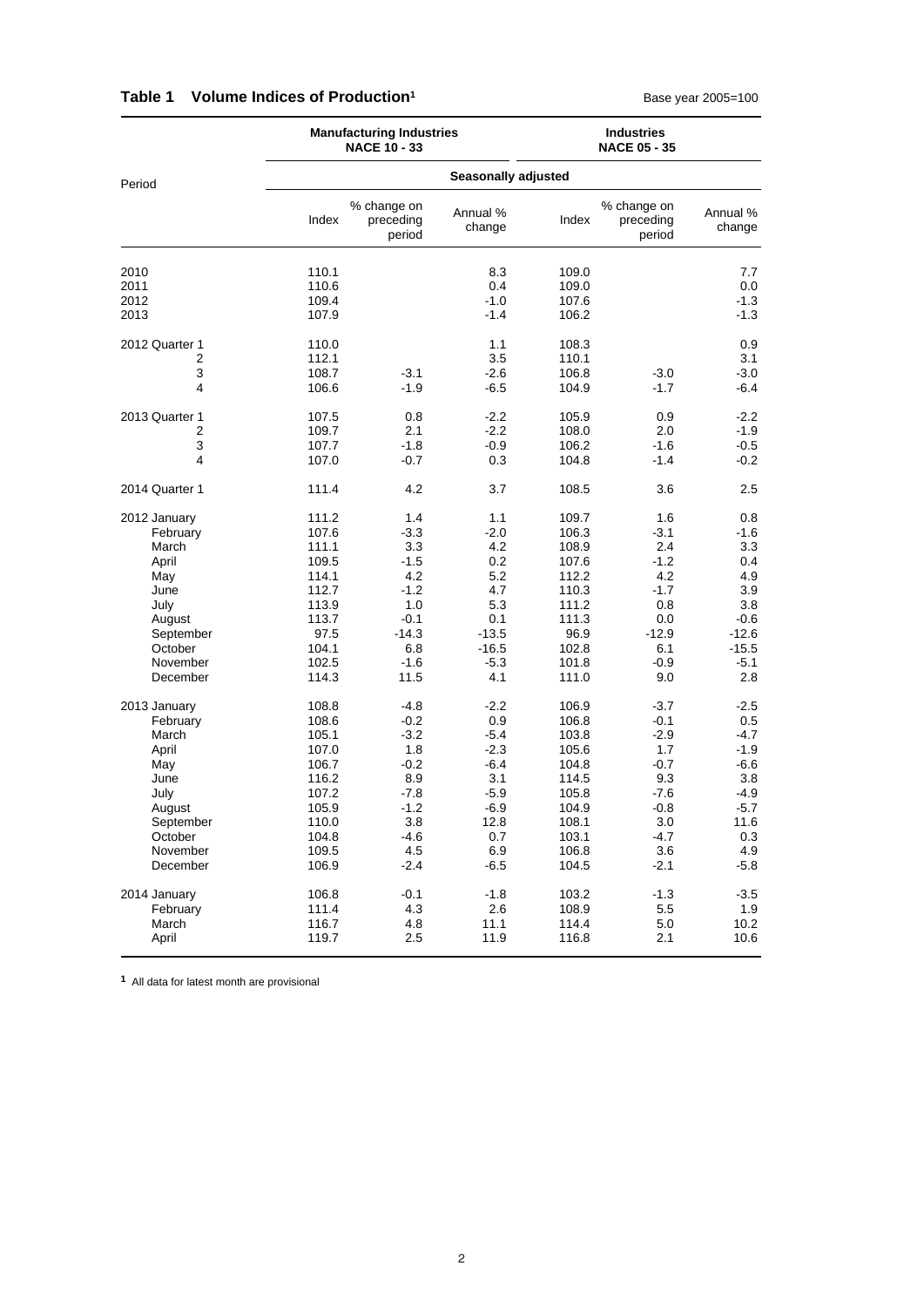|                      |                | "Modern" Sector                    |                     |              | "Traditional" (All Other Sectors)  |                    |
|----------------------|----------------|------------------------------------|---------------------|--------------|------------------------------------|--------------------|
|                      |                |                                    | Seasonally adjusted |              |                                    |                    |
| Period               | Index          | % change on<br>preceding<br>period | Annual %<br>change  | Index        | % change on<br>preceding<br>period | Annual %<br>change |
| 2010                 | 124.7          |                                    | 10.7                | 88.3         |                                    | 2.5                |
| 2011                 | 124.5          |                                    | $-0.2$              | 88.6         |                                    | 0.3                |
| 2012                 | 124.2          |                                    | $-0.2$              | 85.7         |                                    | $-3.3$             |
| 2013                 | 121.5          |                                    | $-2.2$              | 86.1         |                                    | 0.4                |
| 2012 Quarter 1       | 125.4          |                                    | 3.5                 | 85.6         |                                    | $-4.2$             |
| 2                    | 128.4          |                                    | 6.1                 | 85.8         |                                    | $-1.4$             |
| 3                    | 124.9          | $-2.7$                             | $-1.4$              | 84.7         | $-1.3$                             | $-6.1$             |
| 4                    | 118.3          | $-5.3$                             | $-8.6$              | 86.8         | 2.4                                | $-0.6$             |
| 2013 Quarter 1       | 120.6          | 2.0                                | $-3.8$              | 85.5         | $-1.5$                             | $-0.1$             |
| 2                    | 124.8          | 3.5                                | $-2.8$              | 85.7         | 0.3                                | $-0.1$             |
| 3                    | 122.8          | $-1.6$                             | $-1.7$              | 86.7         | 1.1                                | 2.3                |
| 4                    | 118.2          | $-3.8$                             | $-0.1$              | 86.7         | 0.1                                | 0.0                |
| 2014 Quarter 1       | 124.9          | 5.7                                | 3.5                 | 87.9         | 1.3                                | 2.9                |
| 2012 January         | 127.9          | 5.4                                | 5.6                 | 85.3         | -2.8                               | $-6.1$             |
| February             | 122.3          | $-4.4$                             | $-0.8$              | 84.9         | -0.4                               | $-5.2$             |
| March                | 126.1          | 3.2                                | 5.6                 | 86.6         | 1.9                                | $-1.2$             |
| April                | 123.3          | $-2.2$                             | 1.0                 | 87.9         | 1.5                                | 1.6                |
| May                  | 134.8          | 9.3                                | 13.1                | 85.5         | $-2.8$                             | $-7.3$             |
| June                 | 126.5          | $-6.1$                             | 3.7                 | 84.2         | $-1.5$                             | $2.2\,$            |
| July                 | 130.2          | 2.9                                | 6.3                 | 85.7         | 1.8                                | 2.1<br>$-15.1$     |
| August               | 137.6<br>105.2 | 5.7<br>$-23.5$                     | 7.1<br>$-18.4$      | 83.4<br>85.1 | $-2.7$<br>2.1                      | $-3.5$             |
| September<br>October | 117.8          | 11.9                               | $-19.2$             | 84.2         | $-1.0$                             | -4.5               |
| November             | 112.1          | $-4.8$                             | $-7.9$              | 89.3         | 6.0                                | 3.8                |
| December             | 126.1          | 12.5                               | 3.9                 | 86.8         | $-2.8$                             | $-1.0$             |
|                      |                |                                    |                     |              |                                    |                    |
| 2013 January         | 124.0          | $-1.7$                             | $-3.0$              | 85.1         | $-1.9$                             | $-0.2$             |
| February<br>March    | 123.4          | $-0.5$                             | 0.9                 | 85.0         | $-0.2$                             | 0.0                |
| April                | 114.1<br>121.4 | $-7.6$<br>6.4                      | $-9.6$<br>$-1.6$    | 86.4<br>86.2 | 1.7<br>$-0.2$                      | $-0.2$<br>$-1.9$   |
| May                  | 123.1          | 1.4                                | $-8.7$              | 82.8         | $-3.9$                             | $-3.1$             |
| June                 | 130.7          | 6.2                                | 3.3                 | 88.6         | 7.0                                | 5.2                |
| July                 | 121.5          | $-7.0$                             | $-6.7$              | 86.5         | -2.4                               | 0.9                |
| August               | 121.1          | $-0.3$                             | $-12.0$             | 88.1         | 1.8                                | 5.7                |
| September            | 125.9          | 3.9                                | 19.6                | 85.5         | $-2.9$                             | 0.4                |
| October              | 116.9          | $-7.1$                             | $-0.7$              | 86.6         | 1.3                                | $2.8\,$            |
| November             | 121.2          | 3.6                                | 8.2                 | 86.7         | 0.1                                | $-2.9$             |
| December             | 116.3          | $-4.1$                             | $-7.8$              | 87.1         | 0.5                                | 0.4                |
| 2014 January         | 118.2          | 1.6                                | $-4.7$              | 85.5         | $-1.8$                             | 0.5                |
| February             | 121.7          | 3.0                                | $-1.4$              | 91.9         | 7.4                                | 8.1                |
| March                | 135.5          | 11.4                               | 18.8                | 87.5         | -4.7                               | 1.3                |
| April                | 137.8          | 1.7                                | 13.5                | 88.0         | 0.5                                | 2.0                |

# **Table 2 Volume Indices of Production1 for "Modern"2 and "Traditional"2 Sectors**

Base year 2005=100

**1** All data for latest month are provisional

**2** See Background notes for detailed breakdown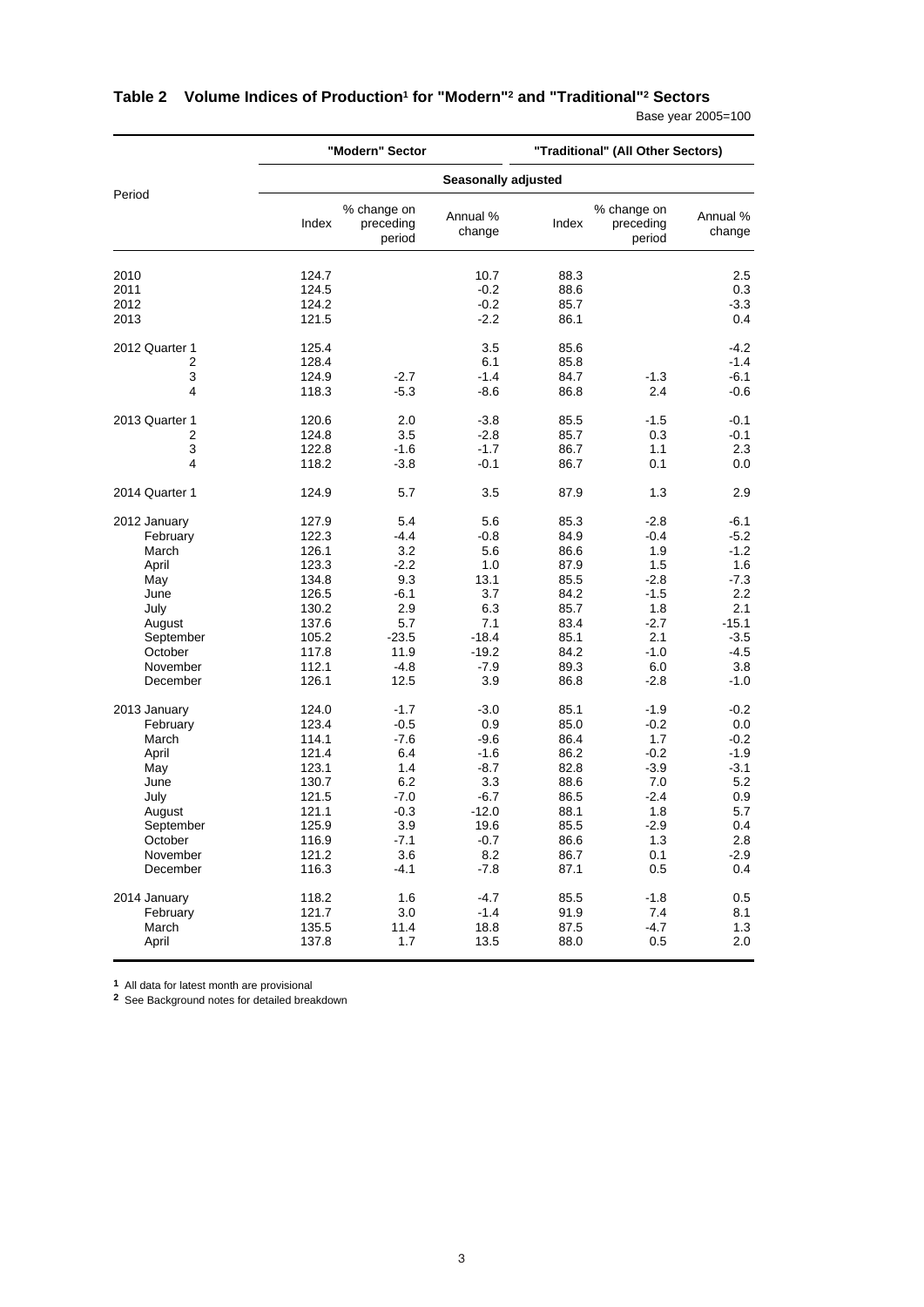### **Table 3 Employment Information on the "Modern" Sector**

|                                                                                                                                                                                                |                       | Weighting<br>base                 | <b>Employment</b>             |                         |                               |                        |  |  |
|------------------------------------------------------------------------------------------------------------------------------------------------------------------------------------------------|-----------------------|-----------------------------------|-------------------------------|-------------------------|-------------------------------|------------------------|--|--|
| <b>Industrial Sector</b>                                                                                                                                                                       | <b>NACE</b><br>Rev. 2 | <b>Year 2005</b><br><b>Gross</b>  |                               | <b>Quarterly totals</b> |                               |                        |  |  |
|                                                                                                                                                                                                |                       | value added<br>$\epsilon$ Million | 2013 Q1 <sup>3</sup><br>(000) | 2013 $Q2^3$<br>(000)    | 2013 Q3 <sup>3</sup><br>(000) | 2013 $Q4^3$<br>('000') |  |  |
| <b>Modern Sector</b>                                                                                                                                                                           |                       | 17,492.2                          | 62.2                          | 61.3                    | 62.7                          | 60.4                   |  |  |
| Chemicals and chemical products;<br>Basic pharmaceutical products & preparations;<br>Reproduction of recorded media <sup>1</sup> ;<br>Medical and dental instruments and supplies <sup>1</sup> | 20, 21, 1820<br>3250  | 13,139.8                          | 43.7                          | 43.3                    | 43.2                          | 40.9                   |  |  |
| Computers, electronic and optical products;<br>Electrical equipment                                                                                                                            | 26,27                 | 4,352.2                           | 18.5                          | 18.0                    | 19.5                          | 19.5                   |  |  |
| <b>All Other Sectors</b>                                                                                                                                                                       |                       | 13,301.9                          | 132.2                         | 134.6                   | 137.2                         | 138.6                  |  |  |
| Industries (B - E) NACE 5 - 35                                                                                                                                                                 |                       | $30,794.1^2$                      | 194.4                         | 195.9                   | 199.9                         | 199.0                  |  |  |

 $1$  Employment data estimated based on Nace 18 and 32 (Source: Earnings, Hours and Employment Costs Survey data, CSO).

<sup>2</sup> Gross Value Added is for Industries (B -D) NACE 5 - 35 (Source: Census of Industrial Production 2005, CSO).

 $3$  Final

4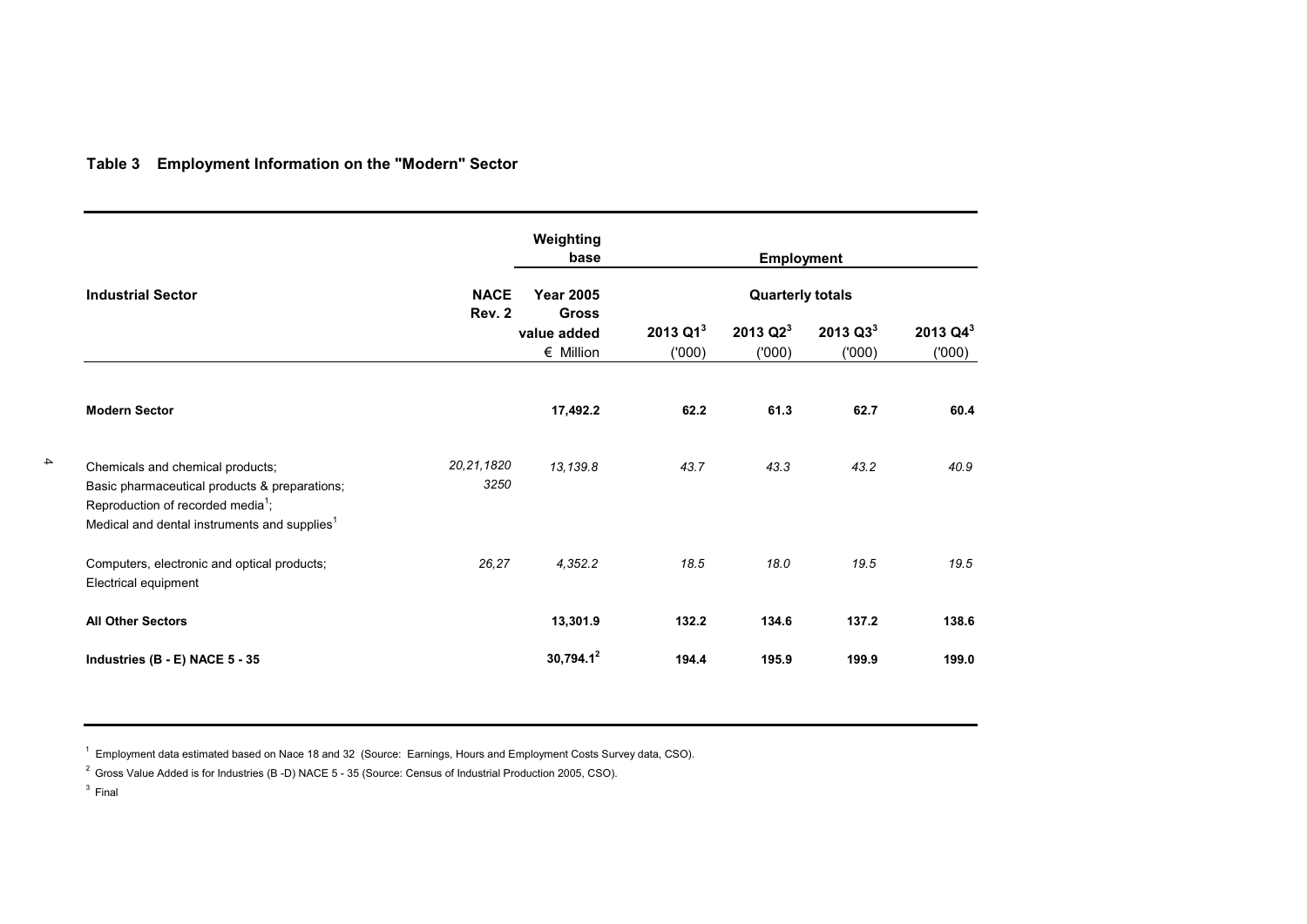#### **Table 4 Volume Indices of Production for Industrial Sectors - Provisional Results**

|                                                                       |             | Weighting<br>base                                                             | <b>Index - Seasonally adjusted</b> |                                |                       |                     |                                         |                    |
|-----------------------------------------------------------------------|-------------|-------------------------------------------------------------------------------|------------------------------------|--------------------------------|-----------------------|---------------------|-----------------------------------------|--------------------|
| <b>Industrial Sector</b>                                              |             | <b>NACE</b><br><b>Year 2005</b><br>Gross value<br>added<br><b>EUR million</b> | April 2014                         |                                |                       | Feb 2014 - Apr 2014 |                                         |                    |
|                                                                       |             |                                                                               | Index                              | % change<br>preceding<br>month | on Annual %<br>change | Index               | % change<br>on<br>preceding<br>3 months | Annual %<br>change |
| Food products and beverages                                           | $10 - 11$   | 5,258.6                                                                       | 103.7                              | 6.5                            | 5.0                   | 104.5               | 1.5                                     | 4.4                |
| <b>Food products</b>                                                  | 10          | 4,475.2                                                                       | 104.6                              | 8.5                            | 10.7                  | 104.7               | 3.1                                     | 8.6                |
| Meat and meat products                                                | 101         | 618.3                                                                         | 92.2                               | 1.7                            | 16.2                  | 90.2                | 2.9                                     | 14.0               |
| Dairy products                                                        | 105         | 515.7                                                                         | 125.2                              | 0.4                            | 20.2                  | 122.8               | 5.5                                     | 15.7               |
| Bakery and farinaceous products                                       | 107         | 234.9                                                                         | 92.6                               | $-1.5$                         | $-4.5$                | 93.0                | $-3.6$                                  | $-5.1$             |
| Grain mill and starch products; prepared animal feeds                 | 106,109     | 192.7                                                                         | 94.6                               | $-8.3$                         | $-28.8$               | 98.7                | 2.1                                     | $-16.8$            |
| Other foods                                                           | 102-104,108 | 2,913.6                                                                       | 104.8                              | 14.3                           | 11.0                  | 106.3               | 4.0                                     | 9.7                |
| <b>Beverages</b>                                                      | 11          | 783.4                                                                         | 96.9                               | $-4.4$                         | $-22.9$               | 102.2               | $-11.8$                                 | $-16.0$            |
| <b>Textiles and wearing apparel</b>                                   | $13 - 14$   | 202.7                                                                         | 33.0                               | $-8.8$                         | 34.5                  | 34.8                | $-5.9$                                  | 27.9               |
| <b>Textiles</b>                                                       | 13          | 98.3                                                                          | 48.3                               | $-7.2$                         | 43.6                  | 48.9                | $-8.8$                                  | 38.9               |
| <b>Wearing apparel</b>                                                | 14          | 104.4                                                                         | 20.1                               | $-9.1$                         | 2.1                   | 22.2                | 4.2                                     | 9.9                |
| Leather and related products                                          | 15          | 7.3                                                                           | 130.1                              | $-7.4$                         | 3.0                   | 133.6               | $-3.4$                                  | 0.5                |
| Wood and wood products, except furniture                              | 16          | 350.3                                                                         | 46.3                               | $-2.0$                         | 9.4                   | 46.6                | 0.6                                     | 9.4                |
| Paper and paper products; printing and reproduction of recorded media | $17 - 18$   | 665.0                                                                         | 69.2                               | $-8.0$                         | 9.2                   | 70.7                | 1.9                                     | 5.2                |
| Paper and paper products                                              | 17          | 213.7                                                                         | 61.3                               | $-1.1$                         | $-8.9$                | 62.2                | 0.6                                     | $-6.9$             |
| Printing and reproduction of recorded media                           | 18          | 451.3                                                                         | 73.1                               | $-9.7$                         | 18.7                  | 74.1                | 1.6                                     | 10.9               |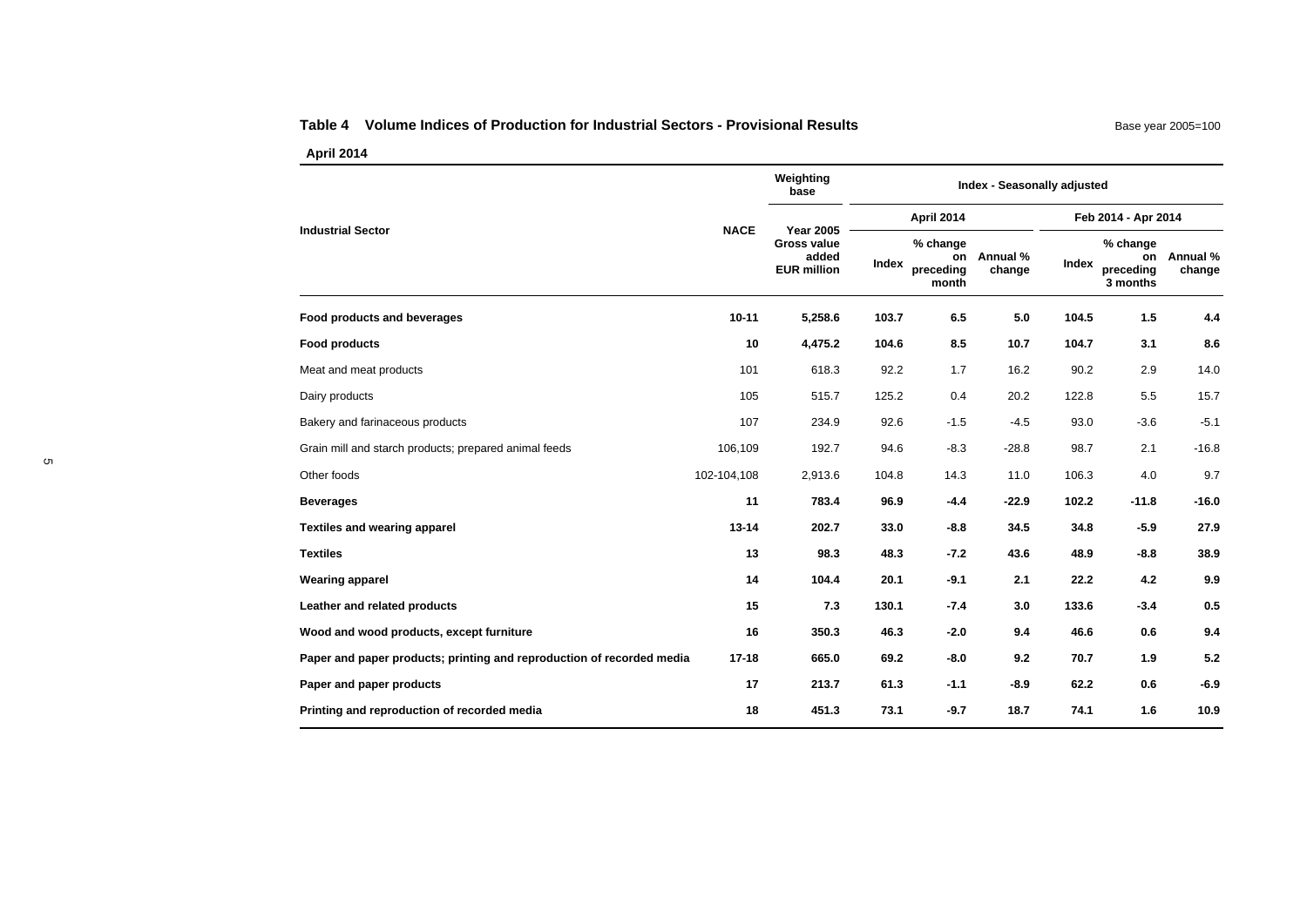# Table 4 Volume Indices of Production for Industrial Sectors - Provisional Results (continued) Base year 2005=100

|                                                           |             | Weighting<br>base                                                     | Index - Seasonally adjusted |                                      |                     |       |                                         |                    |
|-----------------------------------------------------------|-------------|-----------------------------------------------------------------------|-----------------------------|--------------------------------------|---------------------|-------|-----------------------------------------|--------------------|
|                                                           | <b>NACE</b> | <b>Year 2005</b><br><b>Gross value</b><br>added<br><b>EUR million</b> |                             | April 2014                           | Feb 2014 - Apr 2014 |       |                                         |                    |
| <b>Industrial Sector</b>                                  |             |                                                                       | Index                       | % change<br>on<br>preceding<br>month | Annual %<br>change  | Index | % change<br>on<br>preceding<br>3 months | Annual %<br>change |
| <b>Chemicals and pharmaceuticals</b>                      | $20 - 21$   | 10,897.7                                                              | 171.9                       | 3.6                                  | 16.7                | 162.3 | 15.1                                    | 13.7               |
| <b>Chemicals and chemical products</b>                    | 20          | 816.8                                                                 | 194.5                       | $-2.0$                               | 9.1                 | 181.5 | $-14.5$                                 | 1.6                |
| Basic pharmaceutical products and preparations            | 21          | 10,080.9                                                              | 170.0                       | 3.6                                  | 18.2                | 160.7 | 18.2                                    | 14.9               |
| Rubber and plastic products                               | 22          | 531.5                                                                 | 78.2                        | $-2.3$                               | 12.9                | 78.5  | 4.4                                     | 12.3               |
| Other non-metallic mineral products                       | 23          | 863.9                                                                 | 40.3                        | 3.2                                  | 21.7                | 38.6  | $-1.5$                                  | 13.2               |
| Basic metals and fabricated metal products                | $24 - 25$   | 701.6                                                                 | 76.3                        | $-1.6$                               | 19.6                | 76.8  | 4.3                                     | 21.3               |
| <b>Basic metals</b>                                       | 24          | 137.2                                                                 | 100.3                       | 0.5                                  | 16.2                | 99.9  | $-0.5$                                  | 18.9               |
| Fabricated metal products, except machinery and equipment | 25          | 564.4                                                                 | 70.2                        | $-3.0$                               | 20.9                | 71.1  | 5.5                                     | 22.0               |
| Computer, electronic, optical and electrical equipment    | 26-27       | 4,352.2                                                               | 44.8                        | $-4.1$                               | $-11.8$             | 45.7  | $-5.0$                                  | $-12.6$            |
| Computer, electronic and optical products                 | 26          | 4,017.5                                                               | 43.4                        | $-8.0$                               | $-15.9$             | 45.1  | $-5.8$                                  | $-14.3$            |
| Electronic components and boards                          | 261         | 2,003.8                                                               | 31.8                        | 16.9                                 | $-25.1$             | 29.4  | $-21.0$                                 | $-36.8$            |
| Computers and peripheral equipment                        | 262         | 1,637.9                                                               | 36.1                        | $-11.2$                              | $-14.8$             | 38.9  | $-5.8$                                  | $-13.4$            |
| Other electronic and optical products                     | 263-268     | 375.8                                                                 | 164.3                       | 6.3                                  | 22.5                | 158.8 | 20.3                                    | 20.3               |
| <b>Electrical equipment</b>                               | 27          | 334.7                                                                 | 49.4                        | $-0.7$                               | 8.4                 | 49.2  | 0.2                                     | 10.8               |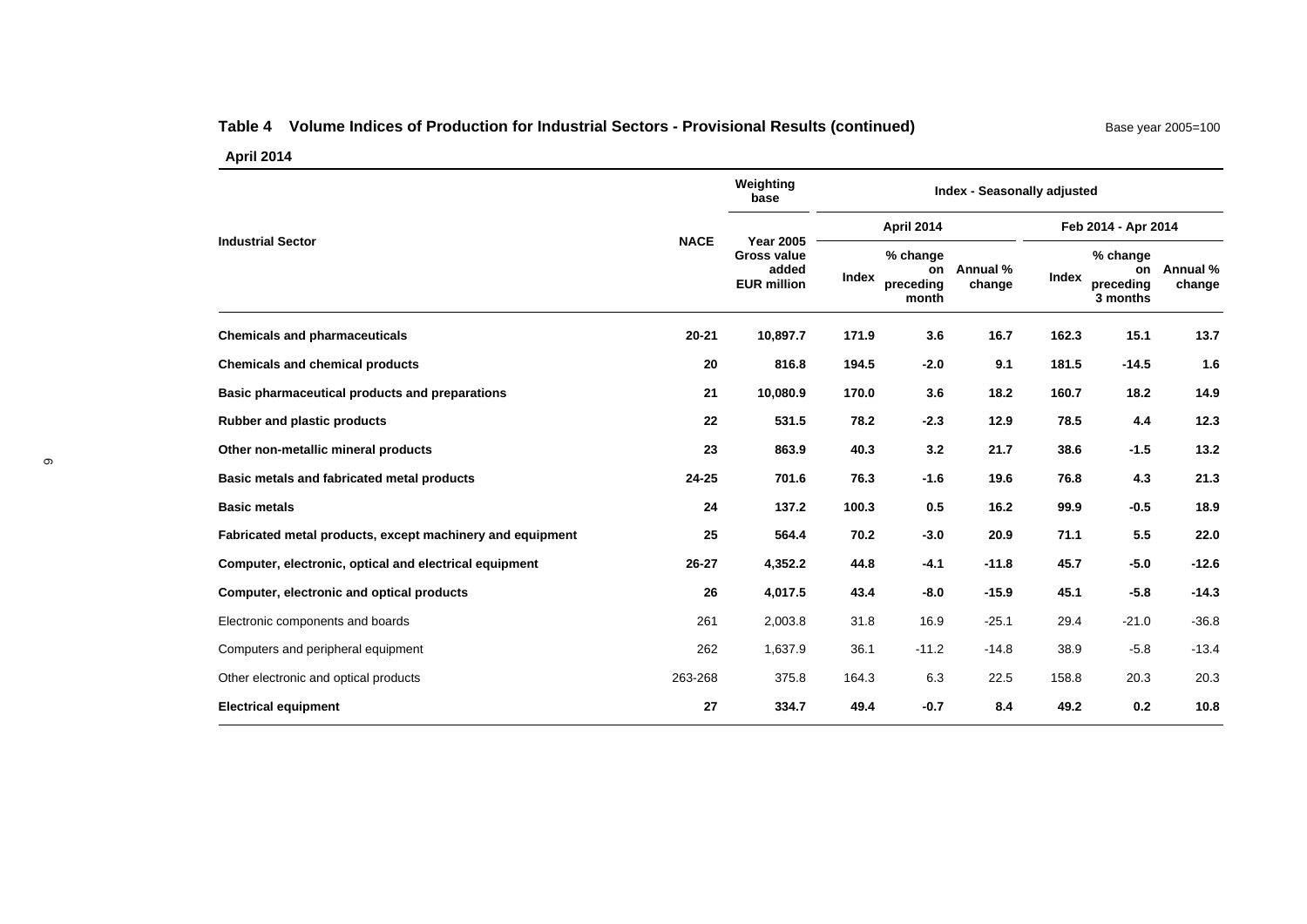# Table 4 Volume Indices of Production for Industrial Sectors - Provisional Results (continued) Base year 2005=100

|                                                         |             | Weighting<br>base                                                     | <b>Index - Seasonally adjusted</b>             |                                                 |                                                  |                                                 |                                              |                                                 |
|---------------------------------------------------------|-------------|-----------------------------------------------------------------------|------------------------------------------------|-------------------------------------------------|--------------------------------------------------|-------------------------------------------------|----------------------------------------------|-------------------------------------------------|
|                                                         |             |                                                                       | April 2014                                     |                                                 |                                                  |                                                 | Feb 2014 - Apr 2014                          |                                                 |
| <b>Industrial Sector</b>                                | <b>NACE</b> | <b>Year 2005</b><br><b>Gross value</b><br>added<br><b>EUR million</b> | Index                                          | % change<br>preceding<br>month                  | on Annual %<br>change                            | Index                                           | % change<br>preceding<br>3 months            | on Annual %<br>change                           |
| Machinery and equipment, not elsewhere classified       | 28          | 910.0                                                                 | 108.4                                          | $-6.9$                                          | 2.7                                              | 116.2                                           | $-2.2$                                       | 8.2                                             |
| <b>Transport equipment</b>                              | 29-30       | 406.1                                                                 | 63.1                                           | $-1.0$                                          | $-20.9$                                          | 63.8                                            | $-18.7$                                      | $-21.1$                                         |
| Tobacco; coke and refined petroleum products; furniture | 12,19,31    | 402.6                                                                 | 60.5                                           | $-7.1$                                          | 14.5                                             | 63.1                                            | 11.5                                         | 17.3                                            |
| Other manufacturing                                     | 32          | 2,171.5                                                               | 148.9                                          | 2.5                                             | 7.1                                              | 145.3                                           | $-3.2$                                       | 2.3                                             |
| Repair and installation of machinery and equipment      | 33          | 69.3                                                                  | 252.3                                          | $-3.7$                                          | 27.6                                             | 245.1                                           | 2.1                                          | 28.8                                            |
| Electricity, gas, steam and air conditioning supply     | 35          | 2,379.1                                                               | 88.9                                           | $-5.4$                                          | $-16.6$                                          | 90.2                                            | 4.5                                          | $-10.1$                                         |
| <b>Manufacturing industries</b>                         | 10-33       | 27,790.5                                                              | 119.7                                          | 2.5                                             | 11.9                                             | 116.0                                           | 7.7                                          | 8.5                                             |
| Mining and guarrying                                    | 05-09       | 624.5                                                                 | 85.7                                           | $-9.7$                                          | 48.4                                             | 88.0                                            | 6.8                                          | 46.7                                            |
| Transportable goods industries                          | 05-33       | 28,415.0                                                              | 118.9                                          | 2.4                                             | 12.4                                             | 115.3                                           | 8.1                                          | 9.0                                             |
| <b>Industries</b>                                       | 05-35       | 30,794.1                                                              | 116.8                                          | 2.1                                             | 10.6                                             | 113.4                                           | 8.2                                          | 7.6                                             |
| of which: Energy producing industries                   |             | 2,526.5<br>5,550.9<br>5,933.9<br>16,782.8<br>515.0<br>16,267.8        | 90.1<br>97.9<br>56.6<br>152.2<br>82.4<br>154.5 | $-5.0$<br>$-5.8$<br>3.8<br>9.1<br>$-0.5$<br>9.2 | $-14.9$<br>$-2.7$<br>2.7<br>21.0<br>12.6<br>21.2 | 91.1<br>100.8<br>55.4<br>142.1<br>82.4<br>144.1 | 5.6<br>$-2.8$<br>2.2<br>11.5<br>20.6<br>11.3 | $-8.6$<br>1.7<br>$-1.9$<br>12.5<br>11.2<br>12.6 |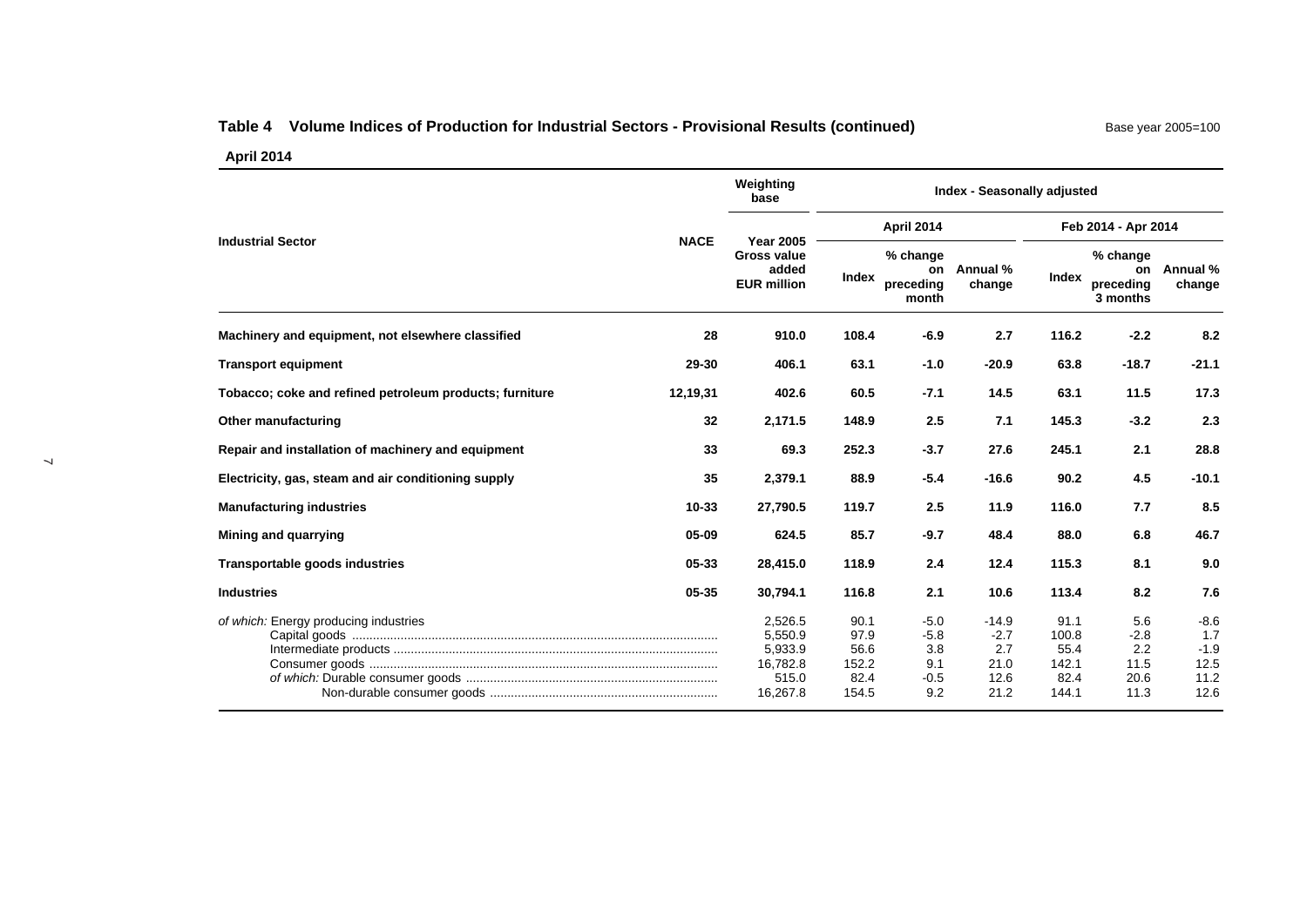#### **Table 4a Volume Indices of Production for Industrial Sectors - Final Results**

Base year 2005=100

|                                                                       |             | Weighting<br>base                                 | Index - Seasonally adjusted |                                      |                                                                                                                                                                                                                                                                                                                                                                                                                                                                                                                                                                                                                                                                        |                    |  |         |
|-----------------------------------------------------------------------|-------------|---------------------------------------------------|-----------------------------|--------------------------------------|------------------------------------------------------------------------------------------------------------------------------------------------------------------------------------------------------------------------------------------------------------------------------------------------------------------------------------------------------------------------------------------------------------------------------------------------------------------------------------------------------------------------------------------------------------------------------------------------------------------------------------------------------------------------|--------------------|--|---------|
| <b>Industrial Sector</b>                                              | <b>NACE</b> | <b>Year 2005</b>                                  | <b>March 2014</b>           |                                      |                                                                                                                                                                                                                                                                                                                                                                                                                                                                                                                                                                                                                                                                        |                    |  |         |
|                                                                       |             | <b>Gross value</b><br>added<br><b>EUR million</b> | Index                       | % change<br>on<br>preceding<br>month | Jan 2014 - Mar 2014<br>% change<br>Annual %<br>on<br>Index<br>change<br>preceding<br>3 months<br>103.9<br>1.8<br>$-13.6$<br>$-4.4$<br>$-15.0$<br>104.0<br>3.9<br>$-2.1$<br>89.0<br>3.6<br>3.6<br>14.5<br>5.3<br>16.4<br>114.1<br>$-6.6$<br>1.6<br>$-5.8$<br>92.6<br>$-3.9$<br>$-7.2$<br>99.5<br>4.8<br>4.3<br>$-25.2$<br>$-6.7$<br>106.4<br>6.8<br>$-15.3$<br>104.4<br>$-10.7$<br>$-6.6$<br>20.4<br>2.6<br>35.2<br>$-10.9$<br>11.7<br>37.6<br>$-14.3$<br>49.1<br>7.1<br>$-9.9$<br>22.3<br>$-0.4$<br>7.9<br>3.2<br>137.3<br>2.2<br>12.3<br>1.5<br>1.6<br>46.8<br>10.3<br>68.2<br>$-3.1$<br>10.8<br>$-1.8$<br>$-8.7$<br>62.2<br>$-1.1$<br>18.7<br>$-5.4$<br>18.5<br>70.2 | Annual %<br>change |  |         |
| Food products and beverages                                           | $10 - 11$   | 5,258.6                                           | 97.4                        |                                      |                                                                                                                                                                                                                                                                                                                                                                                                                                                                                                                                                                                                                                                                        |                    |  | 3.4     |
| <b>Food products</b>                                                  | 10          | 4,475.2                                           | 96.3                        |                                      |                                                                                                                                                                                                                                                                                                                                                                                                                                                                                                                                                                                                                                                                        |                    |  | 6.4     |
| Meat and meat products                                                | 101         | 618.3                                             | 90.7                        |                                      |                                                                                                                                                                                                                                                                                                                                                                                                                                                                                                                                                                                                                                                                        |                    |  | 9.2     |
| Dairy products                                                        | 105         | 515.7                                             | 124.7                       |                                      |                                                                                                                                                                                                                                                                                                                                                                                                                                                                                                                                                                                                                                                                        |                    |  | 7.9     |
| Bakery and farinaceous products                                       | 107         | 234.9                                             | 94.0                        |                                      |                                                                                                                                                                                                                                                                                                                                                                                                                                                                                                                                                                                                                                                                        |                    |  | $-5.4$  |
| Grain mill and starch products; prepared animal feeds                 | 106,109     | 192.7                                             | 103.2                       |                                      |                                                                                                                                                                                                                                                                                                                                                                                                                                                                                                                                                                                                                                                                        |                    |  | $-10.9$ |
| Other foods                                                           | 102-104,108 | 2,913.6                                           | 91.7                        |                                      |                                                                                                                                                                                                                                                                                                                                                                                                                                                                                                                                                                                                                                                                        |                    |  | 8.4     |
| <b>Beverages</b>                                                      | 11          | 783.4                                             | 101.4                       |                                      |                                                                                                                                                                                                                                                                                                                                                                                                                                                                                                                                                                                                                                                                        |                    |  | $-11.7$ |
| <b>Textiles and wearing apparel</b>                                   | $13 - 14$   | 202.7                                             | 36.2                        |                                      |                                                                                                                                                                                                                                                                                                                                                                                                                                                                                                                                                                                                                                                                        |                    |  | 27.1    |
| <b>Textiles</b>                                                       | 13          | 98.3                                              | 52.0                        |                                      |                                                                                                                                                                                                                                                                                                                                                                                                                                                                                                                                                                                                                                                                        |                    |  | 40.7    |
| <b>Wearing apparel</b>                                                | 14          | 104.4                                             | 22.1                        |                                      |                                                                                                                                                                                                                                                                                                                                                                                                                                                                                                                                                                                                                                                                        |                    |  | 10.4    |
| Leather and related products                                          | 15          | 7.3                                               | 140.6                       |                                      |                                                                                                                                                                                                                                                                                                                                                                                                                                                                                                                                                                                                                                                                        |                    |  | 3.4     |
| Wood and wood products, except furniture                              | 16          | 350.3                                             | 47.2                        |                                      |                                                                                                                                                                                                                                                                                                                                                                                                                                                                                                                                                                                                                                                                        |                    |  | 6.4     |
| Paper and paper products; printing and reproduction of recorded media | $17 - 18$   | 665.0                                             | 75.1                        |                                      |                                                                                                                                                                                                                                                                                                                                                                                                                                                                                                                                                                                                                                                                        |                    |  | 1.0     |
| Paper and paper products                                              | 17          | 213.7                                             | 62.0                        |                                      |                                                                                                                                                                                                                                                                                                                                                                                                                                                                                                                                                                                                                                                                        |                    |  | $-4.5$  |
| Printing and reproduction of recorded media                           | 18          | 451.3                                             | 81.0                        |                                      |                                                                                                                                                                                                                                                                                                                                                                                                                                                                                                                                                                                                                                                                        |                    |  | 3.2     |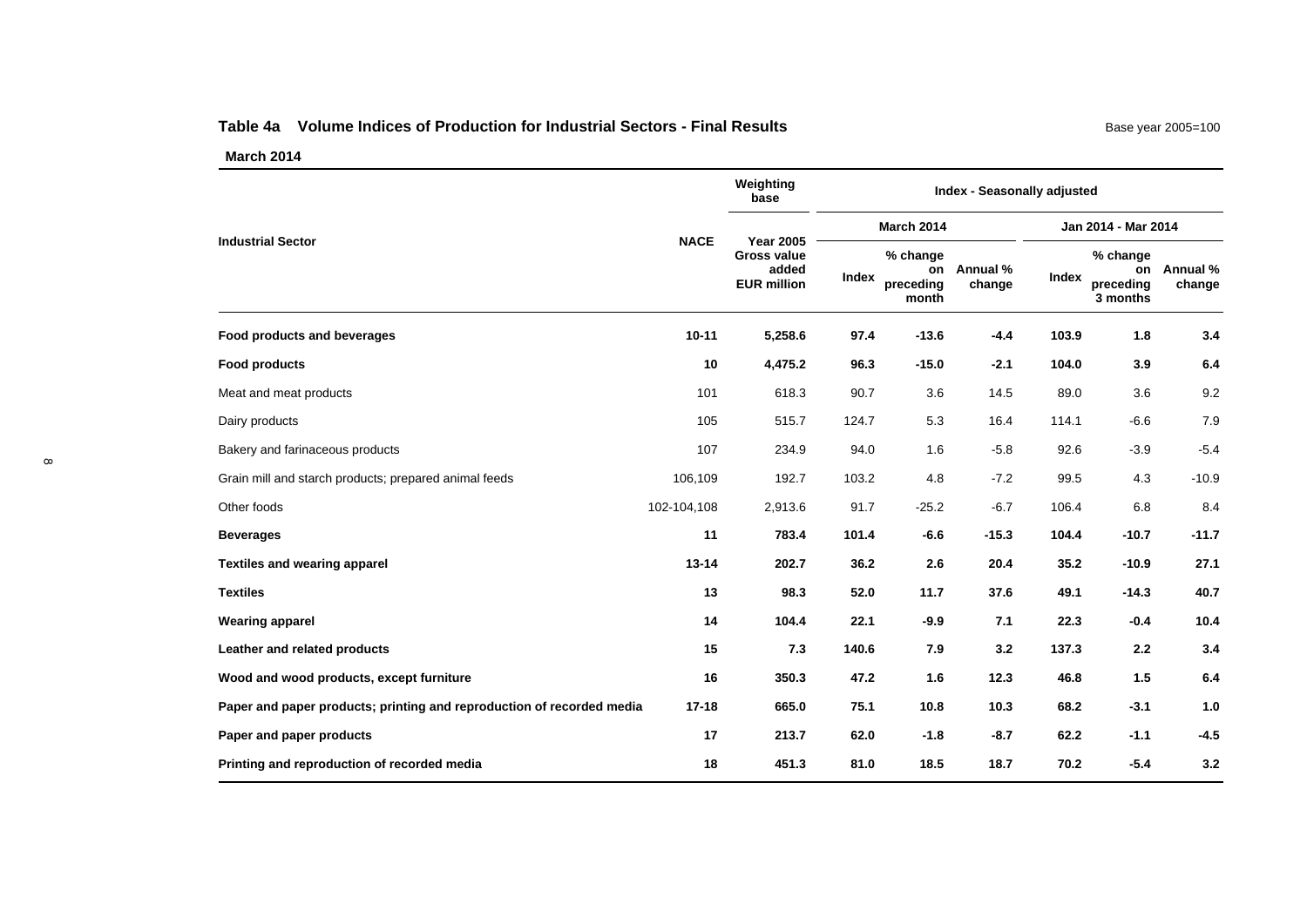# **Table 4a Volume Indices of Production for Industrial Sectors - Final Results (continued)** Base year 2005 Base ye

| Base year 2005=100 |  |  |  |  |
|--------------------|--|--|--|--|
|--------------------|--|--|--|--|

|                                                           | <b>NACE</b> | Weighting<br>base                                                     | Index - Seasonally adjusted |                                      |                    |                     |                                         |                    |
|-----------------------------------------------------------|-------------|-----------------------------------------------------------------------|-----------------------------|--------------------------------------|--------------------|---------------------|-----------------------------------------|--------------------|
|                                                           |             | <b>Year 2005</b><br><b>Gross value</b><br>added<br><b>EUR million</b> | <b>March 2014</b>           |                                      |                    | Jan 2014 - Mar 2014 |                                         |                    |
| <b>Industrial Sector</b>                                  |             |                                                                       | Index                       | % change<br>on<br>preceding<br>month | Annual %<br>change | Index               | % change<br>on<br>preceding<br>3 months | Annual %<br>change |
| <b>Chemicals and pharmaceuticals</b>                      | $20 - 21$   | 10,897.7                                                              | 166.0                       | 11.8                                 | 24.5               | 151.8               | 8.0                                     | 5.4                |
| <b>Chemicals and chemical products</b>                    | 20          | 816.8                                                                 | 198.5                       | 31.6                                 | 17.2               | 184.7               | $-9.8$                                  | 6.7                |
| Basic pharmaceutical products and preparations            | 21          | 10,080.9                                                              | 164.2                       | 11.3                                 | 24.7               | 149.1               | 9.7                                     | 5.1                |
| <b>Rubber and plastic products</b>                        | 22          | 531.5                                                                 | 80.0                        | 3.6                                  | 13.5               | 77.8                | 2.8                                     | 11.0               |
| Other non-metallic mineral products                       | 23          | 863.9                                                                 | 39.0                        | 7.3                                  | 12.7               | 38.1                | 0.3                                     | 12.7               |
| Basic metals and fabricated metal products                | $24 - 25$   | 701.6                                                                 | 77.5                        | 1.1                                  | 22.0               | 77.5                | 8.5                                     | 24.6               |
| <b>Basic metals</b>                                       | 24          | 137.2                                                                 | 99.8                        | 0.3                                  | 14.2               | 100.8               | 2.9                                     | 25.5               |
| Fabricated metal products, except machinery and equipment | 25          | 564.4                                                                 | 72.4                        | 2.1                                  | 24.1               | 71.8                | 10.1                                    | 24.0               |
| Computer, electronic, optical and electrical equipment    | 26-27       | 4,352.2                                                               | 46.7                        | 2.6                                  | $-14.1$            | 44.7                | $-8.0$                                  | $-12.7$            |
| Computer, electronic and optical products                 | 26          | 4,017.5                                                               | 47.2                        | 5.1                                  | $-12.9$            | 44.2                | $-9.2$                                  | $-13.8$            |
| Electronic components and boards                          | 261         | 2,003.8                                                               | 27.2                        | $-6.2$                               | $-47.9$            | 28.8                | $-28.0$                                 | $-40.9$            |
| Computers and peripheral equipment                        | 262         | 1,637.9                                                               | 40.7                        | 2.0                                  | $-13.2$            | 38.9                | $-5.4$                                  | $-6.5$             |
| Other electronic and optical products                     | 263-268     | 375.8                                                                 | 154.5                       | $-1.8$                               | 19.5               | 152.9               | 23.4                                    | 17.3               |
| <b>Electrical equipment</b>                               | 27          | 334.7                                                                 | 49.8                        | 3.1                                  | 15.4               | 49.1                | 1.7                                     | 15.3               |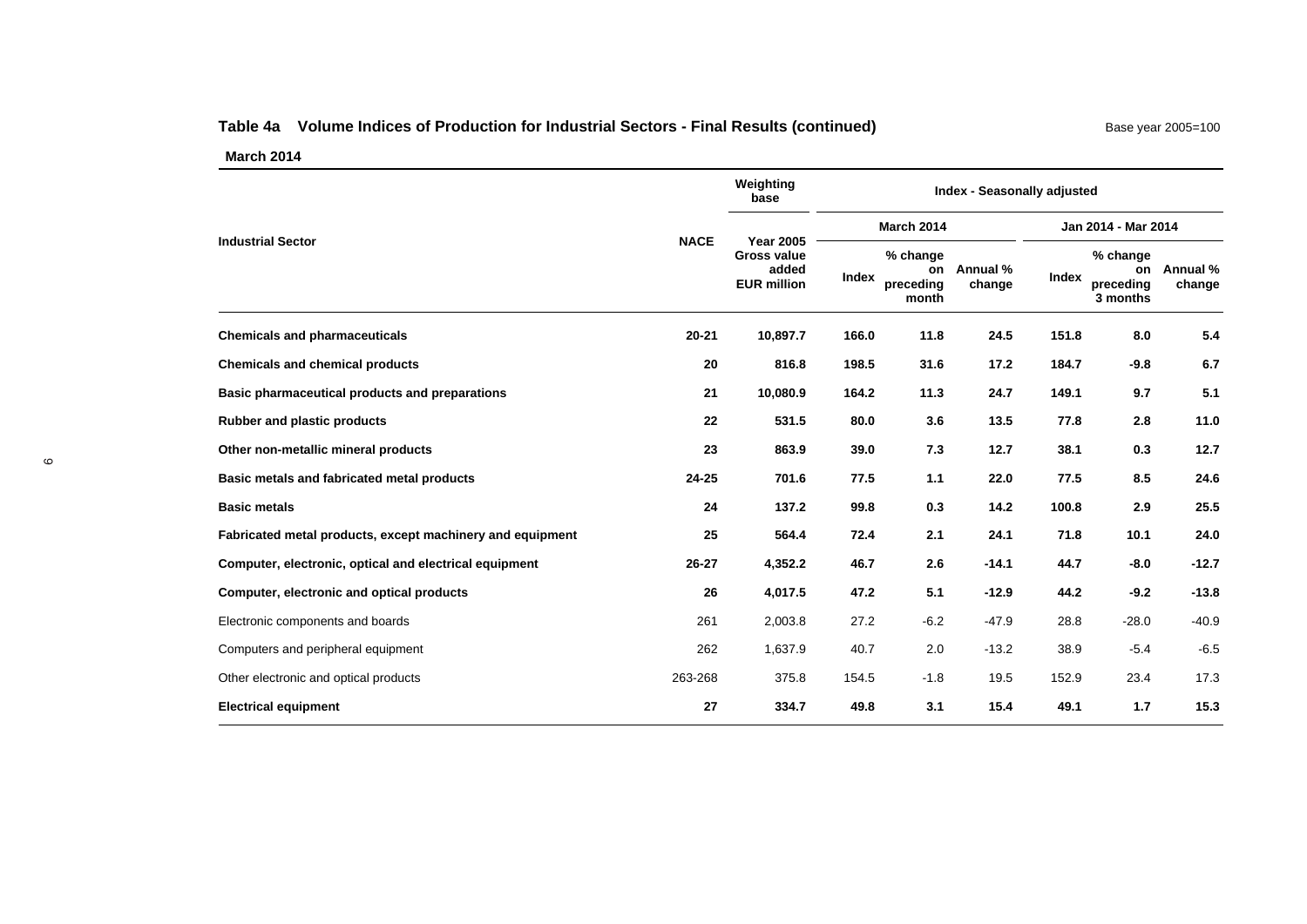# Table 4a Volume Indices of Production for Industrial Sectors - Final Results (continued) Base year 2005=100

|                                                         |             | Weighting<br>base                                                     | <b>Index - Seasonally adjusted</b>              |                                           |                                                |                                                 |                                            |                                              |  |  |
|---------------------------------------------------------|-------------|-----------------------------------------------------------------------|-------------------------------------------------|-------------------------------------------|------------------------------------------------|-------------------------------------------------|--------------------------------------------|----------------------------------------------|--|--|
|                                                         |             |                                                                       |                                                 | <b>March 2014</b>                         |                                                | Jan 2014 - Mar 2014                             |                                            |                                              |  |  |
| <b>Industrial Sector</b>                                | <b>NACE</b> | <b>Year 2005</b><br><b>Gross value</b><br>added<br><b>EUR million</b> | Index                                           | % change<br>on<br>preceding<br>month      | Annual %<br>change                             | Index                                           | % change<br>on<br>preceding<br>3 months    | Annual %<br>change                           |  |  |
| Machinery and equipment, not elsewhere classified       | 28          | 910.0                                                                 | 116.5                                           | $-6.1$                                    | $-2.2$                                         | 122.8                                           | 8.3                                        | 19.0                                         |  |  |
| <b>Transport equipment</b>                              | 29-30       | 406.1                                                                 | 63.8                                            | $-1.3$                                    | $-25.0$                                        | 68.9                                            | $-12.0$                                    | $-12.3$                                      |  |  |
| Tobacco; coke and refined petroleum products; furniture | 12,19,31    | 402.6                                                                 | 65.1                                            | 2.3                                       | 13.8                                           | 62.0                                            | 8.6                                        | 14.6                                         |  |  |
| Other manufacturing                                     | 32          | 2,171.5                                                               | 145.3                                           | 2.7                                       | 2.7                                            | 144.4                                           | $-4.2$                                     | 0.8                                          |  |  |
| Repair and installation of machinery and equipment      | 33          | 69.3                                                                  | 262.0                                           | 18.8                                      | 37.9                                           | 241.2                                           | 13.1                                       | 31.4                                         |  |  |
| Electricity, gas, steam and air conditioning supply     | 35          | 2,379.1                                                               | 93.9                                            | 7.4                                       | $-3.6$                                         | 88.9                                            | 1.1                                        | $-7.6$                                       |  |  |
| <b>Manufacturing industries</b>                         | $10 - 33$   | 27,790.5                                                              | 116.7                                           | 4.8                                       | 11.1                                           | 111.5                                           | 4.1                                        | 3.7                                          |  |  |
| Mining and quarrying                                    | 05-09       | 624.5                                                                 | 94.9                                            | 13.7                                      | 74.6                                           | 88.1                                            | 13.5                                       | 40.7                                         |  |  |
| Transportable goods industries                          | 05-33       | 28,415.0                                                              | 116.2                                           | 4.8                                       | 11.7                                           | 110.4                                           | 3.8                                        | 3.5                                          |  |  |
| <b>Industries</b>                                       | 05-35       | 30.794.1                                                              | 114.4                                           | 5.0                                       | 10.2                                           | 108.7                                           | 3.7                                        | 2.6                                          |  |  |
| of which: Energy producing industries                   |             | 2,526.5<br>5,550.9<br>5,933.9<br>16,782.8<br>515.0<br>16,267.8        | 94.8<br>103.9<br>54.5<br>139.5<br>82.8<br>141.5 | 7.5<br>3.1<br>$-0.8$<br>4.2<br>1.0<br>4.3 | $-2.5$<br>5.5<br>$-6.9$<br>12.9<br>9.9<br>13.0 | 89.4<br>102.8<br>52.1<br>132.8<br>79.7<br>134.7 | 2.2<br>0.7<br>$-8.8$<br>4.0<br>28.8<br>3.9 | $-6.3$<br>6.3<br>$-8.4$<br>3.5<br>6.0<br>3.5 |  |  |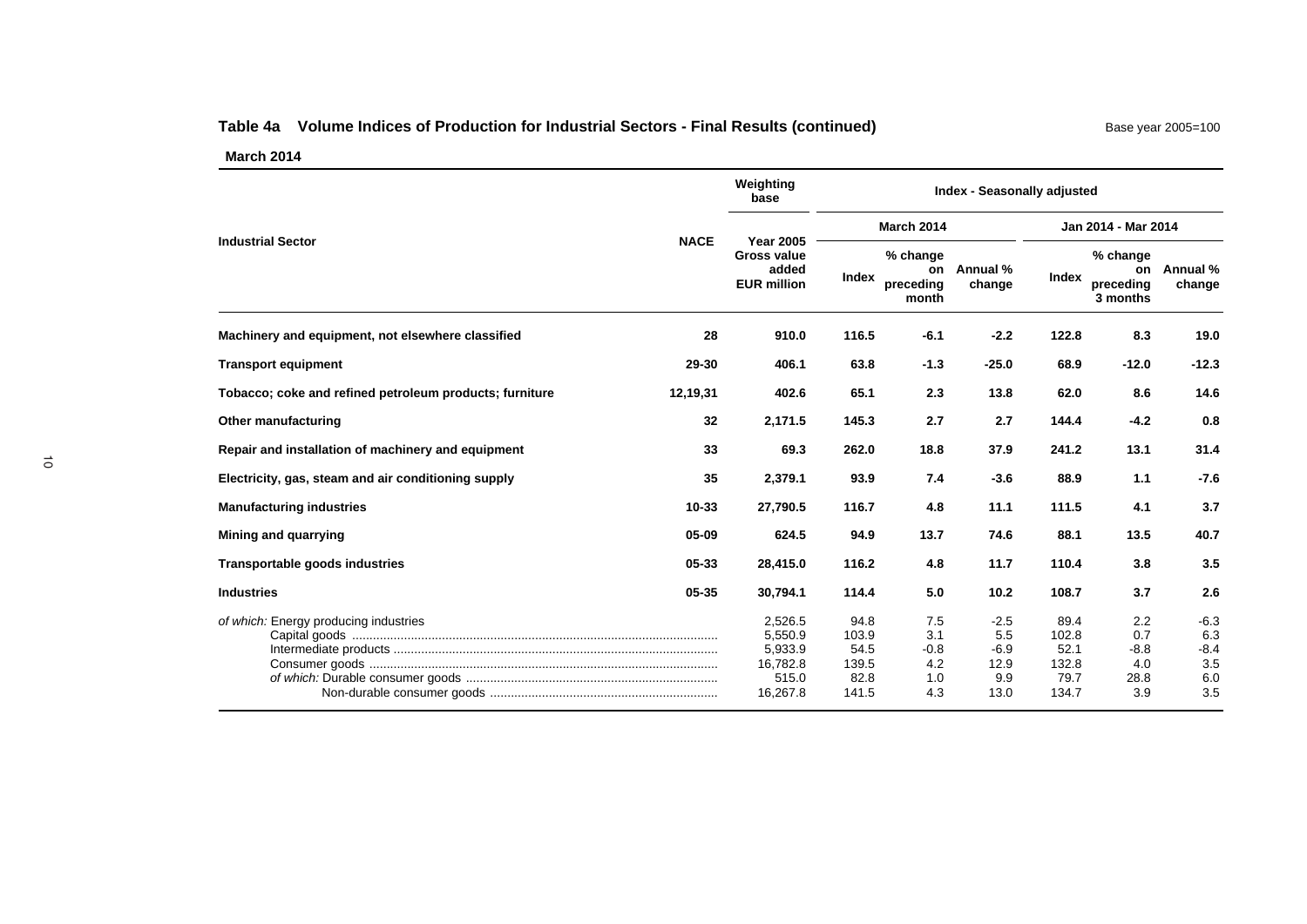|                   |                                                 |                  |                  | <b>Industrial Sector and NACE Code</b>   |                                                         |                                                    |                        |
|-------------------|-------------------------------------------------|------------------|------------------|------------------------------------------|---------------------------------------------------------|----------------------------------------------------|------------------------|
| Period            | <b>Total for</b><br>Manufacturing<br>Industries | Food<br>products | <b>Beverages</b> | Chemicals<br>and<br>chemical<br>products | Basic<br>pharmaceutical<br>products and<br>preparations | Computer,<br>electronic<br>and optical<br>products | Other<br>manufacturing |
|                   | 10-33                                           | 10               | 11               | 20                                       | 21                                                      | 26                                                 | 32                     |
|                   |                                                 |                  |                  |                                          |                                                         |                                                    |                        |
| 2012 January      | 111.2                                           | 91.2             | 122.2            | 147.9                                    | 152.8                                                   | 57.8                                               | 147.3                  |
| February<br>March | 107.6<br>111.1                                  | 94.0<br>95.8     | 113.9<br>119.5   | 140.0<br>151.2                           | 141.1<br>146.0                                          | 58.9<br>59.7                                       | 155.0                  |
|                   | 109.5                                           | 98.4             | 121.1            | 151.4                                    | 148.5                                                   | 57.2                                               | 153.8<br>134.9         |
| April<br>May      | 114.1                                           | 95.3             | 102.1            | 153.8                                    | 158.1                                                   | 62.0                                               | 161.4                  |
| June              | 112.7                                           | 95.7             | 117.8            | 148.8                                    | 149.1                                                   | 61.4                                               | 162.1                  |
| July              | 113.9                                           | 98.0             | 109.1            | 180.7                                    | 151.8                                                   | 59.4                                               | 164.7                  |
| August            | 113.7                                           | 90.2             | 119.0            | 126.0                                    | 167.6                                                   | 63.7                                               | 159.4                  |
| September         | 97.5                                            | 98.9             | 117.5            | 159.7                                    | 100.9                                                   | 65.0                                               | 161.5                  |
| October           | 104.1                                           | 97.2             | 115.9            | 145.5                                    | 136.8                                                   | 57.4                                               | 145.3                  |
| November          | 102.5                                           | 102.1            | 120.0            | 155.6                                    | 128.1                                                   | 57.0                                               | 145.5                  |
| December          | 114.3                                           | 109.3            | 140.3            | 148.1                                    | 154.6                                                   | 63.4                                               | 145.3                  |
| 2013 January      | 108.8                                           | 98.3             | 116.2            | 162.9                                    | 149.3                                                   | 48.0                                               | 142.7                  |
| February          | 108.6                                           | 96.3             | 119.2            | 188.2                                    | 143.8                                                   | 52.2                                               | 145.6                  |
| March             | 105.1                                           | 98.4             | 119.6            | 169.3                                    | 131.7                                                   | 54.1                                               | 141.5                  |
| April             | 107.0                                           | 94.5             | 125.6            | 178.2                                    | 143.9                                                   | 51.6                                               | 139.1                  |
| May               | 106.7                                           | 95.0             | 106.5            | 189.7                                    | 143.8                                                   | 50.4                                               | 144.0                  |
| June              | 116.2                                           | 100.8            | 110.2            | 180.1                                    | 154.5                                                   | 58.9                                               | 150.9                  |
| July              | 107.2                                           | 97.5             | 113.4            | 169.2                                    | 144.2                                                   | 51.5                                               | 141.0                  |
| August            | 105.9                                           | 99.3             | 100.8            | 183.0                                    | 142.4                                                   | 50.3                                               | 140.3                  |
| September         | 110.0                                           | 94.6             | 109.3            | 165.9                                    | 149.0                                                   | 50.0                                               | 139.4                  |
| October           | 104.8                                           | 98.2             | 106.4            | 181.8                                    | 136.5                                                   | 43.2                                               | 147.9                  |
| November          | 109.5                                           | 101.5            | 116.6            | 240.2                                    | 139.5                                                   | 46.0                                               | 158.7                  |
| December          | 106.9                                           | 100.8            | 128.7            | 193.1                                    | 131.3                                                   | 57.5                                               | 145.4                  |
| 2014 January      | 106.8                                           | 102.4            | 103.5            | 203.1                                    | 136.9                                                   | 40.9                                               | 146.2                  |
| February          | 111.4                                           | 113.3            | 108.5            | 150.8                                    | 147.5                                                   | 44.9                                               | 141.4                  |
| March             | 116.7                                           | 96.3             | 101.4            | 198.5                                    | 164.2                                                   | 47.2                                               | 145.3                  |
| April             | 119.7                                           | 104.6            | 96.9             | 194.5                                    | 170.0                                                   | 43.4                                               | 148.9                  |
| Apr 14 / Apr 13   | 11.9%                                           | 10.7%            | $-22.9%$         | 9.1%                                     | 18.2%                                                   | $-15.9%$                                           | 7.1%                   |
| Apr 14 / Mar 14   | 2.5%                                            | 8.5%             | $-4.4%$          | $-2.0%$                                  | 3.6%                                                    | $-8.0%$                                            | 2.5%                   |

# Table 5 Volume Indices of Production for Selected Sectors - Seasonally Adjusted<sup>1</sup> Matchest 2005 Fasse year 2005=100

**<sup>1</sup>** All data for latest month are provisional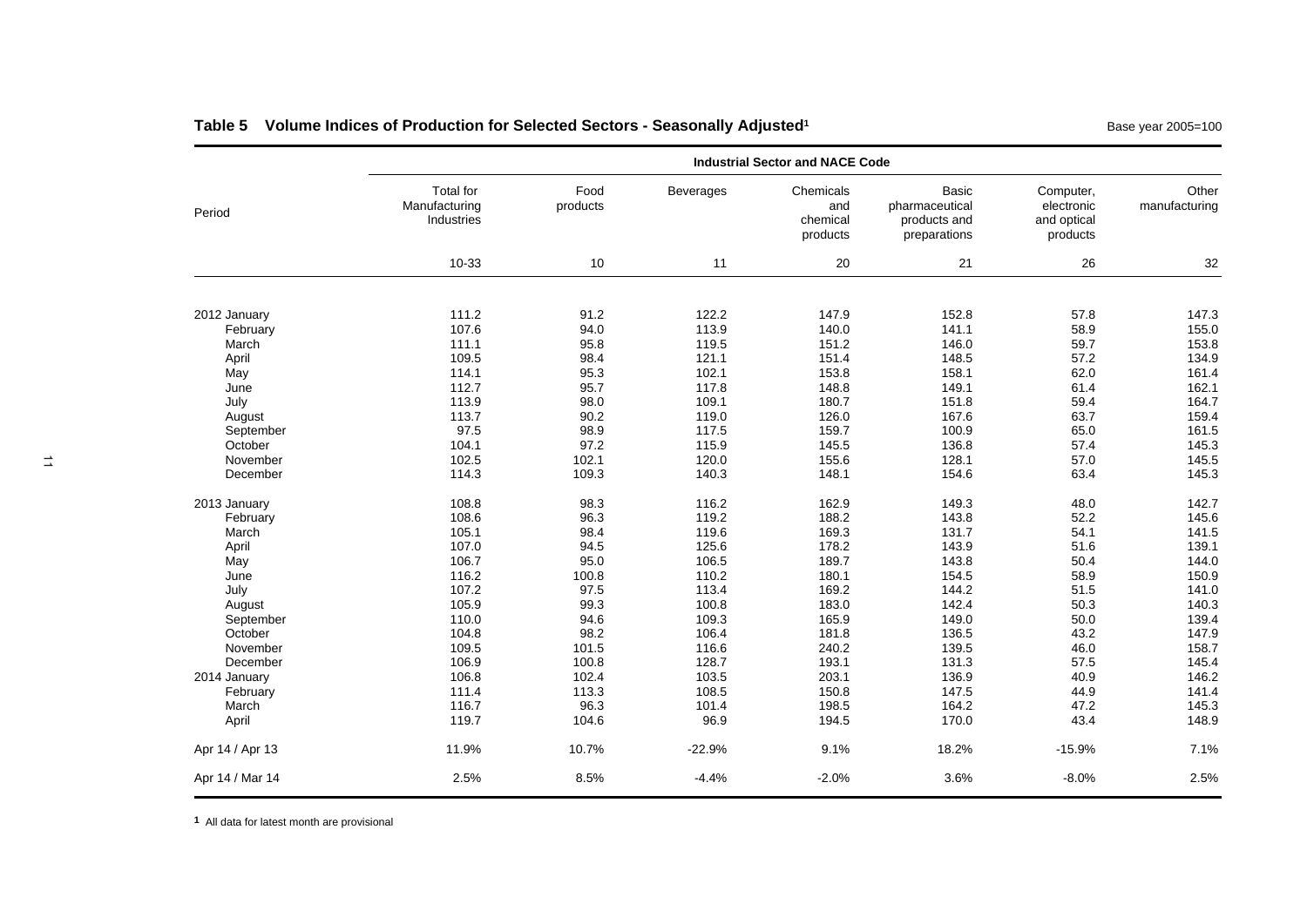|                              |                                                                                                                             | <b>Manufacturing Industries</b><br><b>NACE 10 - 33</b>                                           |                                                                                                 |                                                                                                       |                                                                                                 | Transportable Goods Industries <sup>2</sup> NACE<br>$05 - 33$                                         |                                                                                                          |  |  |  |  |
|------------------------------|-----------------------------------------------------------------------------------------------------------------------------|--------------------------------------------------------------------------------------------------|-------------------------------------------------------------------------------------------------|-------------------------------------------------------------------------------------------------------|-------------------------------------------------------------------------------------------------|-------------------------------------------------------------------------------------------------------|----------------------------------------------------------------------------------------------------------|--|--|--|--|
| Period                       |                                                                                                                             |                                                                                                  |                                                                                                 | <b>Seasonally adjusted</b>                                                                            |                                                                                                 |                                                                                                       |                                                                                                          |  |  |  |  |
|                              |                                                                                                                             | Index                                                                                            | % change on<br>preceding<br>period                                                              | Annual %<br>change                                                                                    | Index                                                                                           | % change on<br>preceding<br>period                                                                    | Annual %<br>change                                                                                       |  |  |  |  |
| 2010<br>2011<br>2012<br>2013 |                                                                                                                             | 97.5<br>100.3<br>98.5<br>96.3                                                                    |                                                                                                 | 4.8<br>2.9<br>$-1.8$<br>$-2.2$                                                                        | 97.2<br>99.9<br>98.1<br>95.9                                                                    |                                                                                                       | 4.8<br>2.8<br>$-1.8$<br>$-2.3$                                                                           |  |  |  |  |
|                              | 2012 Quarter 1<br>2<br>3<br>4                                                                                               | 99.0<br>97.4<br>100.9<br>96.7                                                                    | 3.7<br>-4.2                                                                                     | 0.6<br>$-1.2$<br>1.0<br>$-7.4$                                                                        | 98.7<br>97.0<br>100.5<br>96.2                                                                   | 3.6<br>$-4.3$                                                                                         | 0.5<br>$-1.1$<br>1.0<br>$-7.4$                                                                           |  |  |  |  |
|                              | 2013 Quarter 1<br>2<br>3<br>4                                                                                               | 94.4<br>99.4<br>97.2<br>94.1                                                                     | $-2.4$<br>5.3<br>$-2.3$<br>$-3.1$                                                               | -4.6<br>2.1<br>$-3.7$<br>$-2.6$                                                                       | 94.1<br>98.9<br>96.8<br>93.7                                                                    | $-2.2$<br>5.2<br>$-2.1$<br>$-3.2$                                                                     | $-4.6$<br>2.0<br>$-3.7$<br>$-2.6$                                                                        |  |  |  |  |
|                              | 2014 Quarter 1                                                                                                              | 97.1                                                                                             | 3.2                                                                                             | 2.9                                                                                                   | 96.5                                                                                            | 3.0                                                                                                   | 2.5                                                                                                      |  |  |  |  |
|                              | 2012 January<br>February<br>March<br>April<br>May<br>June<br>July<br>August<br>September<br>October<br>November<br>December | 102.6<br>94.5<br>99.7<br>95.7<br>97.1<br>99.3<br>103.8<br>101.0<br>97.7<br>93.1<br>100.4<br>96.6 | -4.8<br>$-7.9$<br>5.5<br>-4.0<br>1.4<br>2.3<br>4.5<br>$-2.7$<br>$-3.2$<br>-4.8<br>7.8<br>$-3.7$ | 0.1<br>-4.8<br>6.3<br>$-3.7$<br>$-3.4$<br>3.7<br>5.5<br>$-1.2$<br>$-1.5$<br>$-7.1$<br>-4.5<br>$-10.4$ | 102.3<br>94.2<br>99.5<br>95.4<br>96.8<br>98.9<br>103.3<br>100.4<br>97.6<br>92.4<br>99.9<br>96.3 | $-4.5$<br>$-8.0$<br>5.6<br>$-4.1$<br>1.4<br>2.2<br>4.4<br>$-2.8$<br>$-2.9$<br>$-5.3$<br>8.2<br>$-3.6$ | 0.2<br>-4.7<br>6.0<br>$-3.6$<br>$-3.3$<br>3.7<br>5.3<br>$-1.3$<br>$-1.2$<br>$-7.3$<br>$-4.5$<br>$-10.2$  |  |  |  |  |
|                              | 2013 January<br>February<br>March<br>April<br>May<br>June<br>July<br>August<br>September<br>October<br>November<br>December | 93.0<br>94.5<br>95.7<br>97.4<br>96.2<br>105.4<br>95.7<br>96.6<br>99.4<br>95.7<br>93.3<br>93.2    | $-3.7$<br>1.6<br>1.3<br>1.7<br>$-1.2$<br>9.6<br>-9.3<br>1.0<br>2.9<br>$-3.7$<br>$-2.6$<br>0.0   | $-9.3$<br>0.0<br>$-4.0$<br>1.7<br>$-0.9$<br>6.2<br>$-7.8$<br>$-4.3$<br>1.7<br>2.9<br>$-7.1$<br>$-3.5$ | 92.9<br>94.1<br>95.4<br>96.9<br>95.8<br>104.9<br>95.3<br>96.3<br>99.1<br>95.1<br>93.0<br>92.9   | $-3.5$<br>1.3<br>1.4<br>1.6<br>$-1.2$<br>9.6<br>$-9.2$<br>1.1<br>3.0<br>$-4.1$<br>$-2.2$<br>$-0.1$    | $-9.2$<br>$-0.1$<br>$-4.1$<br>1.5<br>$-1.1$<br>6.1<br>$-7.8$<br>$-4.2$<br>1.6<br>3.0<br>$-6.9$<br>$-3.5$ |  |  |  |  |
|                              | 2014 January<br>February<br>March<br>April                                                                                  | 93.9<br>97.1<br>100.7<br>98.5                                                                    | 0.7<br>3.4<br>3.7<br>$-2.2$                                                                     | 0.9<br>2.7<br>5.2<br>1.1                                                                              | 92.7<br>96.7<br>100.4<br>98.2                                                                   | $-0.2$<br>4.3<br>3.8<br>$-2.2$                                                                        | $-0.2$<br>2.8<br>5.2<br>1.4                                                                              |  |  |  |  |

### Table 6 Industrial Turnover Indices<sup>1</sup> Base year 2005=100

**1** All data for latest month are provisional

**2** See Background notes for detailed breakdown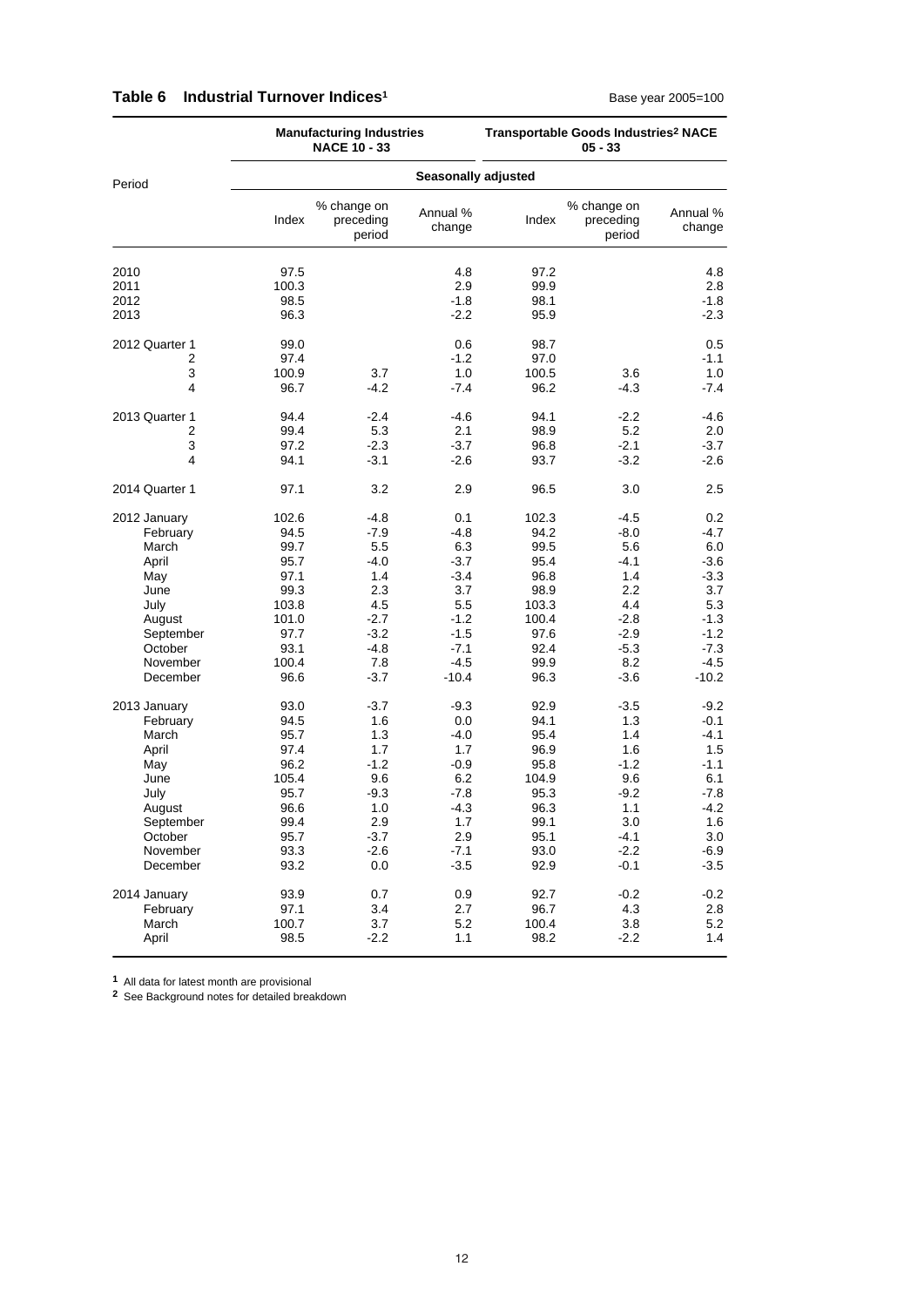#### **Table 7 Turnover Indices for Industrial Sectors - Provisional Results**

|                                                                       |             | Weighting<br>base                                         |       | Index - Seasonally adjusted          |                    |                     |                                         |                    |  |  |  |
|-----------------------------------------------------------------------|-------------|-----------------------------------------------------------|-------|--------------------------------------|--------------------|---------------------|-----------------------------------------|--------------------|--|--|--|
|                                                                       |             |                                                           |       | <b>April 2014</b>                    |                    | Feb 2014 - Apr 2014 |                                         |                    |  |  |  |
| <b>Industrial Sector</b>                                              | <b>NACE</b> | <b>Year 2005</b><br><b>Turnover</b><br><b>EUR million</b> | Index | % change<br>on<br>preceding<br>month | Annual %<br>change | Index               | % change<br>on<br>preceding<br>3 months | Annual %<br>change |  |  |  |
| Food products and beverages                                           | $10 - 11$   | 18,507.1                                                  | 130.8 | 1.6                                  | 5.0                | 132.2               | 5.1                                     | 7.1                |  |  |  |
| <b>Food products</b>                                                  | 10          | 16,057.4                                                  | 133.2 | 2.9                                  | 6.5                | 133.7               | 5.5                                     | 9.1                |  |  |  |
| Meat and meat products                                                | 101         | 3,581.3                                                   | 135.9 | $-0.7$                               | 9.6                | 134.6               | 4.1                                     | 10.9               |  |  |  |
| Dairy products                                                        | 105         | 2,663.0                                                   | 155.3 | $-2.4$                               | 33.9               | 156.8               | 11.3                                    | 38.5               |  |  |  |
| Bakery and farinaceous products                                       | 107         | 600.8                                                     | 114.3 | 0.2                                  | $-5.4$             | 115.7               | $-3.2$                                  | $-3.8$             |  |  |  |
| Grain mill and starch products; prepared animal feeds                 | 106,109     | 902.7                                                     | 160.6 | $-7.2$                               | $-25.7$            | 165.6               | 5.1                                     | $-15.4$            |  |  |  |
| Other foods                                                           | 102-104,108 | 8,309.4                                                   | 126.2 | 15.8                                 | 8.7                | 125.7               | 4.0                                     | 6.3                |  |  |  |
| <b>Beverages</b>                                                      | 11          | 2,449.7                                                   | 116.2 | $-4.4$                               | $-5.2$             | 118.3               | $-3.7$                                  | $-5.4$             |  |  |  |
| <b>Textiles and wearing apparel</b>                                   | $13 - 14$   | 483.2                                                     | 44.8  | $-3.0$                               | 33.7               | 46.5                | $-0.6$                                  | 34.0               |  |  |  |
| <b>Textiles</b>                                                       | 13          | 244.4                                                     | 67.2  | 2.1                                  | 52.1               | 66.6                | 0.9                                     | 46.1               |  |  |  |
| <b>Wearing apparel</b>                                                | 14          | 238.9                                                     | 23.8  | $-12.6$                              | $-0.8$             | 27.1                | $1.1$                                   | 11.5               |  |  |  |
| Leather and related products                                          | 15          | 27.2                                                      | 121.3 | $-7.0$                               | 3.6                | 123.5               | $-2.8$                                  | 1.0                |  |  |  |
| Wood and wood products, except furniture                              | 16          | 1,073.6                                                   | 58.2  | 0.2                                  | 16.5               | 57.1                | 4.2                                     | 12.2               |  |  |  |
| Paper and paper products; printing and reproduction of recorded media | $17 - 18$   | 1,968.5                                                   | 64.7  | $-7.8$                               | 2.4                | 66.9                | 2.8                                     | 1.5                |  |  |  |
| Paper and paper products                                              | 17          | 558.1                                                     | 62.1  | 0.9                                  | $-2.2$             | 62.1                | 3.2                                     | $-2.4$             |  |  |  |
| Printing and reproduction of recorded media                           | 18          | 1,410.4                                                   | 65.7  | $-12.1$                              | 4.3                | 69.0                | 4.2                                     | 3.0                |  |  |  |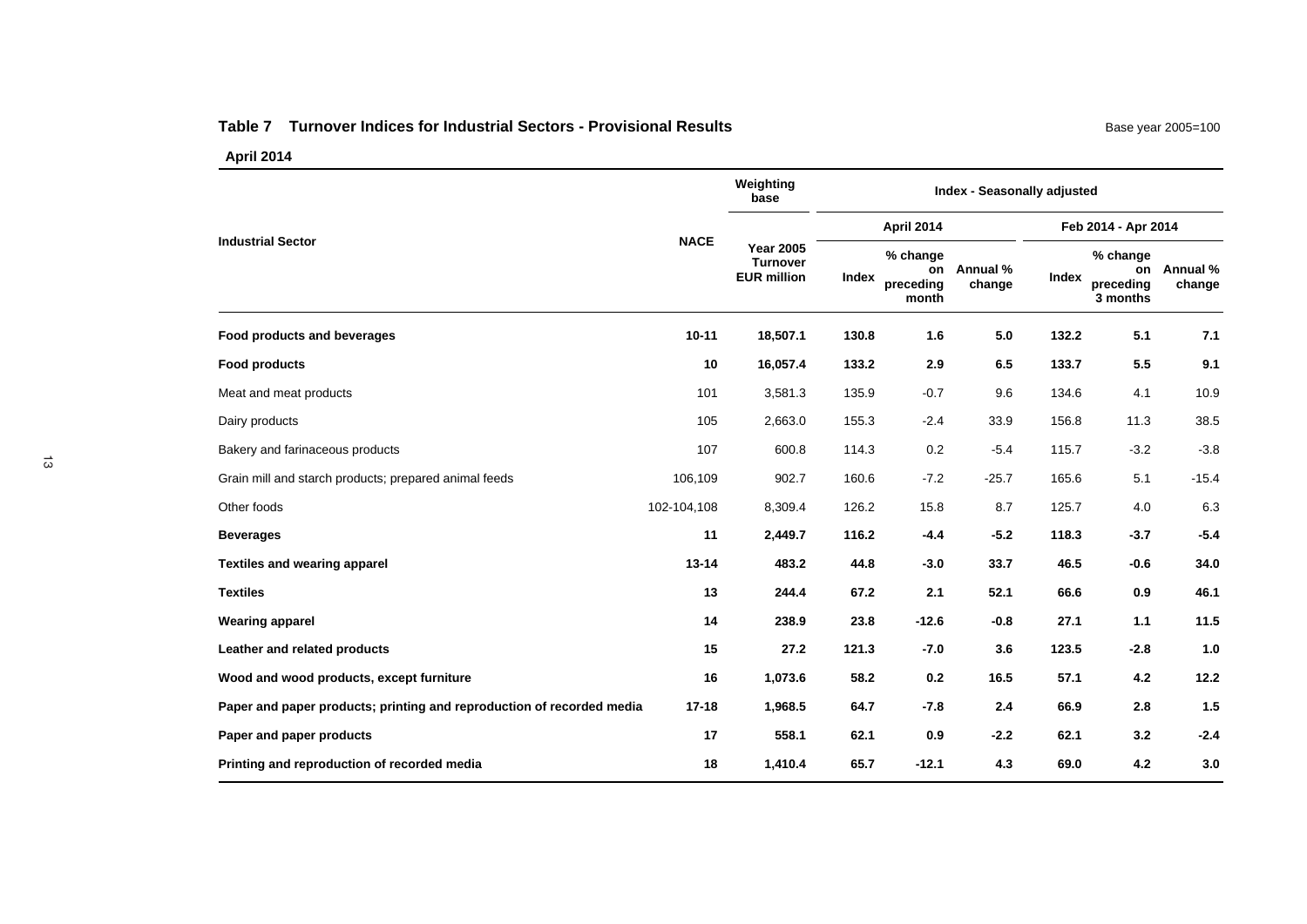# Table 7 Turnover Indices for Industrial Sectors - Provisional Results (continued) Base year 2005=100

|                                                           |             | Weighting<br>base                                         | Index - Seasonally adjusted |                                |                       |                     |                                         |                    |  |  |
|-----------------------------------------------------------|-------------|-----------------------------------------------------------|-----------------------------|--------------------------------|-----------------------|---------------------|-----------------------------------------|--------------------|--|--|
|                                                           | <b>NACE</b> |                                                           |                             | <b>April 2014</b>              |                       | Feb 2014 - Apr 2014 |                                         |                    |  |  |
| <b>Industrial Sector</b>                                  |             | <b>Year 2005</b><br><b>Turnover</b><br><b>EUR million</b> | Index                       | % change<br>preceding<br>month | on Annual %<br>change | Index               | % change<br>on<br>preceding<br>3 months | Annual %<br>change |  |  |
| <b>Chemicals and pharmaceuticals</b>                      | $20 - 21$   | 28,397.2                                                  | 123.6                       | 0.6                            | 6.5                   | 121.4               | 10.7                                    | 2.2                |  |  |
| <b>Chemicals and chemical products</b>                    | 20          | 2,139.4                                                   | 174.5                       | 1.2                            | 0.9                   | 164.5               | $-8.7$                                  | $-5.7$             |  |  |
| Basic pharmaceutical products and preparations            | 21          | 26,257.8                                                  | 119.1                       | 0.1                            | 7.4                   | 118.0               | 13.1                                    | 3.2                |  |  |
| <b>Rubber and plastic products</b>                        | 22          | 1,485.6                                                   | 81.4                        | 0.5                            | 18.9                  | 80.2                | 2.3                                     | 11.4               |  |  |
| Other non-metallic mineral products                       | 23          | 2,173.4                                                   | 46.2                        | $-0.9$                         | 15.9                  | 44.5                | $-7.3$                                  | 13.8               |  |  |
| Basic metals and fabricated metal products                | $24 - 25$   | 2,029.8                                                   | 78.5                        | 1.6                            | 4.1                   | 76.7                | 1.1                                     | 1.6                |  |  |
| <b>Basic metals</b>                                       | 24          | 491.1                                                     | 138.9                       | 0.1                            | 6.7                   | 137.8               | 0.2                                     | 5.4                |  |  |
| Fabricated metal products, except machinery and equipment | 25          | 1,538.7                                                   | 60.0                        | 4.8                            | 1.8                   | 58.0                | 3.2                                     | $-1.5$             |  |  |
| Computer, electronic, optical and electrical equipment    | $26 - 27$   | 23,574.0                                                  | 41.7                        | $-3.3$                         | 4.6                   | 42.2                | 1.0                                     | $-2.5$             |  |  |
| Computer, electronic and optical products                 | 26          | 22,576.3                                                  | 39.9                        | $-7.4$                         | 3.3                   | 41.2                | $1.2$                                   | $-3.1$             |  |  |
| Electronic components and boards                          | 261         | 4,312.1                                                   | 61.9                        | 1.1                            | 36.8                  | 60.2                | 17.3                                    | 15.3               |  |  |
| Computers and peripheral equipment                        | 262         | 17,068.1                                                  | 28.5                        | $-14.5$                        | $-22.7$               | 31.2                | $-4.3$                                  | $-14.3$            |  |  |
| Other electronic and optical products                     | 263-268     | 1.196.0                                                   | 117.2                       | 6.5                            | 8.6                   | 111.1               | $-4.9$                                  | 4.7                |  |  |
| <b>Electrical equipment</b>                               | 27          | 997.7                                                     | 64.6                        | 3.9                            | 11.8                  | 62.3                | $-1.4$                                  | 8.2                |  |  |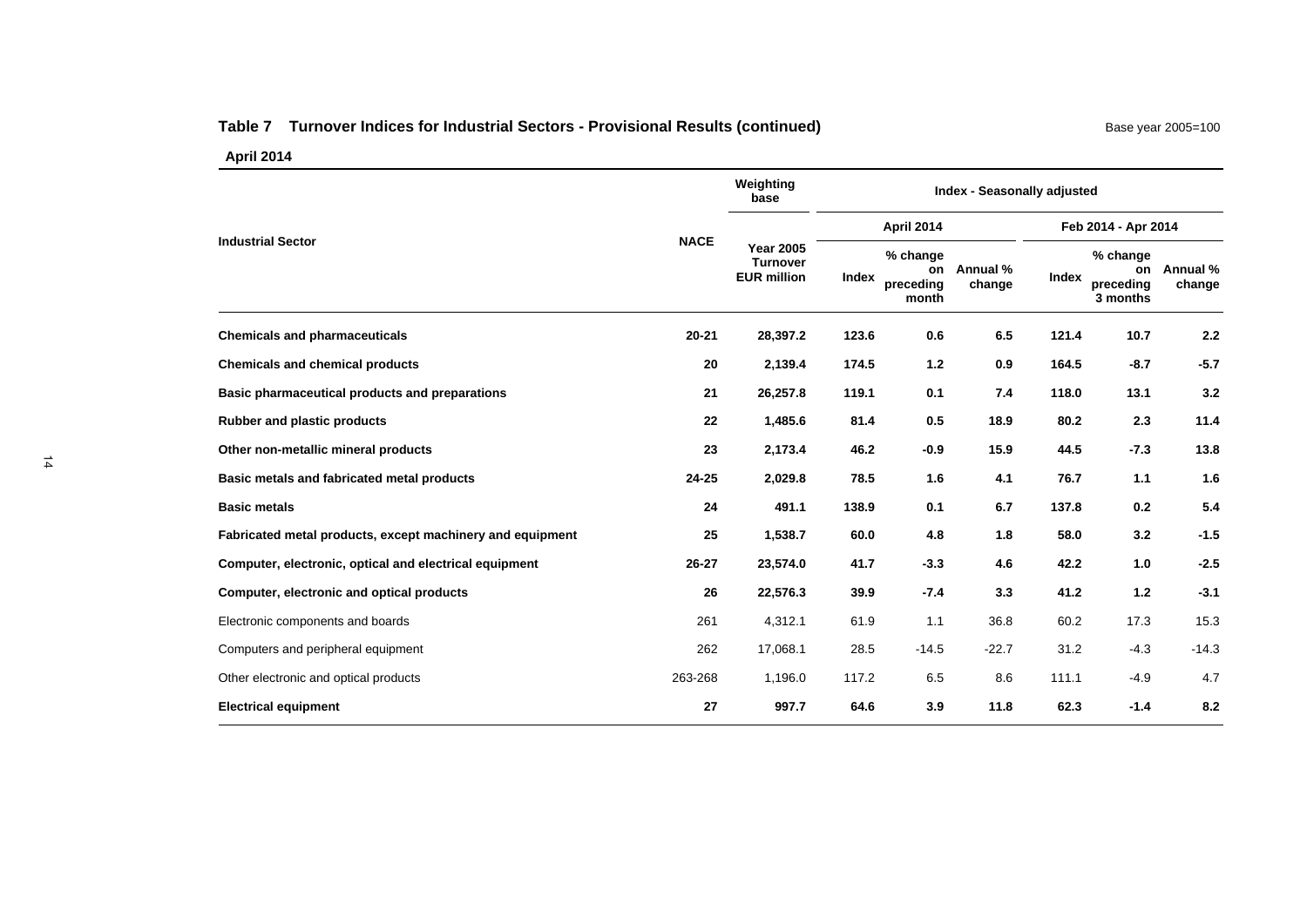#### Table 7 Turnover Indices for Industrial Sectors - Provisional Results (continued) Base year 2005=100

**April 2014**

|          | Weighting<br>base                                         |                               |                                      |                             |                               |                                         |                                           |  |
|----------|-----------------------------------------------------------|-------------------------------|--------------------------------------|-----------------------------|-------------------------------|-----------------------------------------|-------------------------------------------|--|
|          |                                                           |                               | April 2014                           |                             |                               | Feb 2014 - Apr 2014                     |                                           |  |
|          | <b>Year 2005</b><br><b>Turnover</b><br><b>EUR million</b> | Index                         | % change<br>on<br>preceding<br>month | Annual %<br>change          | Index                         | % change<br>on<br>preceding<br>3 months | Annual %<br>change                        |  |
| 28       | 2,296.9                                                   | 101.7                         | $-4.9$                               | $-2.9$                      | 107.9                         | $-5.3$                                  | 4.9                                       |  |
| 29-30    | 1,088.3                                                   | 61.3                          | 0.0                                  | $-14.8$                     | 61.3                          | $-12.6$                                 | $-15.6$                                   |  |
| 12,19,31 | 2,547.3                                                   | 110.5                         | 0.6                                  | $-0.9$                      | 111.2                         | $-5.0$                                  | $-12.1$                                   |  |
| 32       | 4,845.5                                                   | 177.0                         | $-6.0$                               | 8.4                         | 176.7                         | 6.1                                     | 5.9                                       |  |
| 33       | 129.7                                                     | 227.8                         | $-4.5$                               | 40.4                        | 219.1                         | $-2.2$                                  | 37.7                                      |  |
| 10-33    | 90,627.4                                                  | 98.5                          | $-2.2$                               | 1.1                         | 98.7                          | 5.6                                     | 2.9                                       |  |
| 05-09    | 1,513.7                                                   | 82.0                          | 1.5                                  | 22.8                        | 80.6                          | 1.9                                     | 16.0                                      |  |
| 05-33    | 92,141.1                                                  | 98.2                          | $-2.2$                               | 1.4                         | 98.4                          | 5.9                                     | 3.0                                       |  |
|          | 26,478.0<br>15,554.9<br>48,377.9<br>1,494.5               | 67.8<br>75.4<br>121.3<br>72.8 | $-3.1$<br>$-4.8$<br>1.2<br>$-3.8$    | 0.3<br>2.0<br>8.7<br>$-2.6$ | 68.5<br>76.5<br>120.1<br>72.7 | 1.3<br>7.7<br>6.8<br>$-13.6$            | $-0.9$<br>4.9<br>4.8<br>$-3.2$<br>4.9     |  |
|          | <b>NACE</b>                                               | 46,883.4                      | 122.8                                | 1.3                         | 8.9                           | 121.6                                   | <b>Index - Seasonally adjusted</b><br>7.1 |  |

**<sup>1</sup>** Excludes Energy producing industries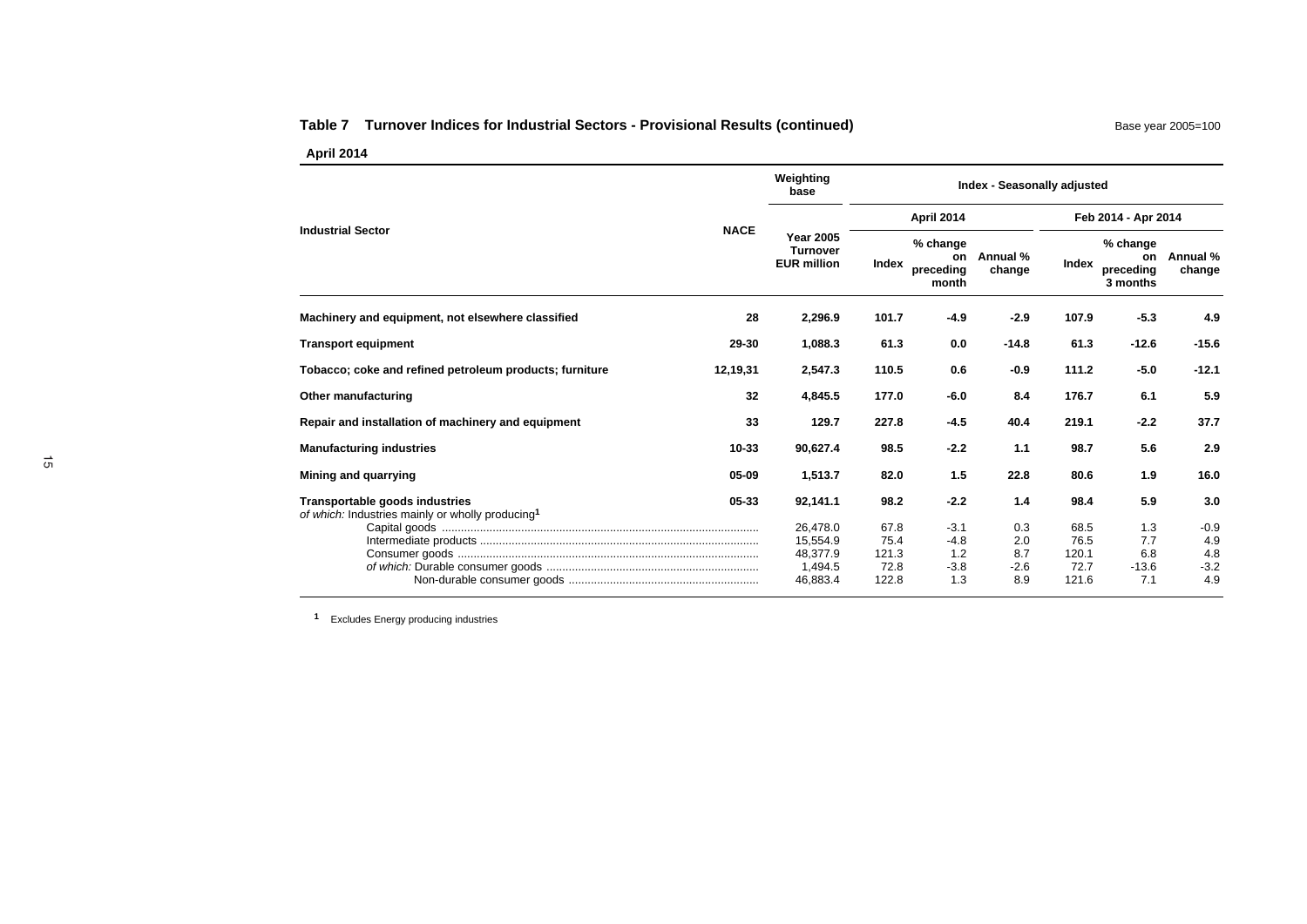#### **Table 7a Turnover Indices for Industrial Sectors - Final Results**

|                                                                       |             | Weighting<br>base                                         | Index - Seasonally adjusted |                                      |                    |                     |                                         |                    |  |  |  |
|-----------------------------------------------------------------------|-------------|-----------------------------------------------------------|-----------------------------|--------------------------------------|--------------------|---------------------|-----------------------------------------|--------------------|--|--|--|
| <b>Industrial Sector</b>                                              | <b>NACE</b> | <b>Year 2005</b><br><b>Turnover</b><br><b>EUR million</b> |                             | March 2014                           |                    | Jan 2014 - Mar 2014 |                                         |                    |  |  |  |
|                                                                       |             |                                                           | Index                       | % change<br>on<br>preceding<br>month | Annual %<br>change | Index               | % change<br>on<br>preceding<br>3 months | Annual %<br>change |  |  |  |
| Food products and beverages                                           | $10 - 11$   | 18,507.1                                                  | 128.7                       | $-6.2$                               | 4.5                | 130.9               | 4.6                                     | 6.1                |  |  |  |
| <b>Food products</b>                                                  | 10          | 16,057.4                                                  | 129.4                       | $-6.5$                               | 5.3                | 131.8               | 5.0                                     | 7.4                |  |  |  |
| Meat and meat products                                                | 101         | 3,581.3                                                   | 136.9                       | 4.5                                  | 12.7               | 132.8               | 3.8                                     | 6.7                |  |  |  |
| Dairy products                                                        | 105         | 2,663.0                                                   | 159.1                       | 1.9                                  | 39.5               | 150.7               | 9.2                                     | 36.8               |  |  |  |
| Bakery and farinaceous products                                       | 107         | 600.8                                                     | 114.0                       | $-4.2$                               | $-8.4$             | 114.7               | $-4.9$                                  | $-3.1$             |  |  |  |
| Grain mill and starch products; prepared animal feeds                 | 106,109     | 902.7                                                     | 173.1                       | 5.9                                  | $-9.2$             | 164.1               | 5.5                                     | $-10.7$            |  |  |  |
| Other foods                                                           | 102-104,108 | 8,309.4                                                   | 109.0                       | $-23.2$                              | $-8.1$             | 124.9               | 4.9                                     | 3.7                |  |  |  |
| <b>Beverages</b>                                                      | 11          | 2,449.7                                                   | 121.5                       | 3.6                                  | 0.2                | 119.5               | $-4.4$                                  | $-1.8$             |  |  |  |
| <b>Textiles and wearing apparel</b>                                   | $13 - 14$   | 483.2                                                     | 46.2                        | $-5.1$                               | 25.0               | 46.5                | $-3.3$                                  | 36.4               |  |  |  |
| <b>Textiles</b>                                                       | 13          | 244.4                                                     | 65.8                        | $-1.3$                               | 32.9               | 65.7                | $-0.6$                                  | 51.0               |  |  |  |
| <b>Wearing apparel</b>                                                | 14          | 238.9                                                     | 27.2                        | $-10.4$                              | 9.4                | 27.3                | $-5.9$                                  | 11.4               |  |  |  |
| Leather and related products                                          | 15          | 27.2                                                      | 130.4                       | 9.8                                  | 4.3                | 126.5               | 2.3                                     | 4.1                |  |  |  |
| Wood and wood products, except furniture                              | 16          | 1,073.6                                                   | 58.0                        | 5.6                                  | 14.5               | 55.8                | 0.5                                     | 8.3                |  |  |  |
| Paper and paper products; printing and reproduction of recorded media | $17 - 18$   | 1,968.5                                                   | 70.1                        | 6.5                                  | 4.4                | 66.2                | 2.2                                     | $-0.5$             |  |  |  |
| Paper and paper products                                              | 17          | 558.1                                                     | 61.5                        | $-2.0$                               | $-4.0$             | 61.4                | 0.8                                     | $-2.5$             |  |  |  |
| Printing and reproduction of recorded media                           | 18          | 1,410.4                                                   | 74.8                        | 12.3                                 | 7.6                | 68.1                | 3.2                                     | 0.1                |  |  |  |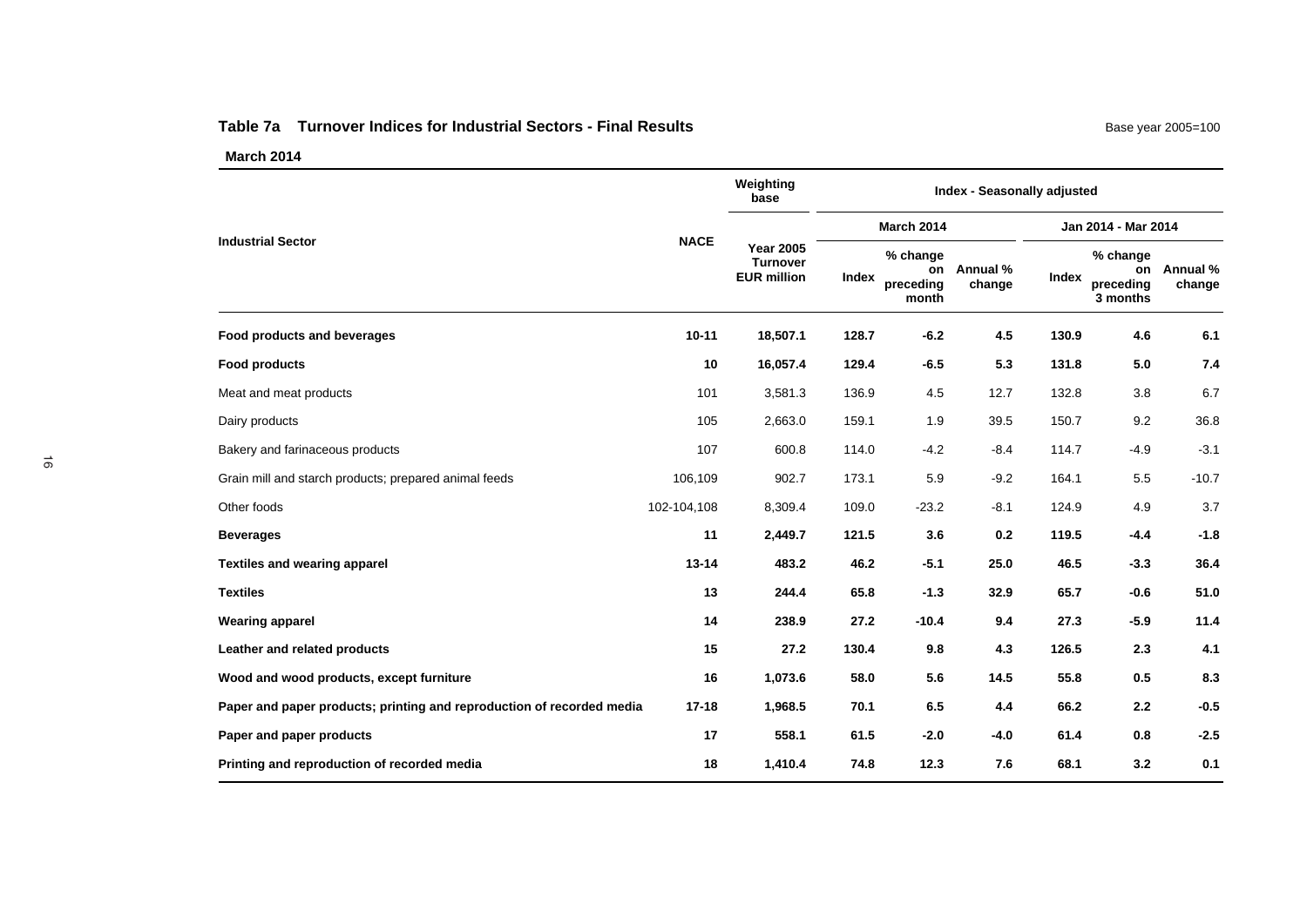# Table 7a Turnover Indices for Industrial Sectors - Final Results (continued) Base year 2005=100

|                                                           |             | Weighting<br>base                                         | Index - Seasonally adjusted |                                      |                    |                     |                                         |                    |  |
|-----------------------------------------------------------|-------------|-----------------------------------------------------------|-----------------------------|--------------------------------------|--------------------|---------------------|-----------------------------------------|--------------------|--|
|                                                           | <b>NACE</b> |                                                           |                             | <b>March 2014</b>                    |                    | Jan 2014 - Mar 2014 |                                         |                    |  |
| <b>Industrial Sector</b>                                  |             | <b>Year 2005</b><br><b>Turnover</b><br><b>EUR million</b> | Index                       | % change<br>on<br>preceding<br>month | Annual %<br>change | Index               | % change<br>on<br>preceding<br>3 months | Annual %<br>change |  |
| <b>Chemicals and pharmaceuticals</b>                      | $20 - 21$   | 28,397.2                                                  | 122.8                       | 4.3                                  | 0.7                | 116.9               | 4.3                                     | $-1.0$             |  |
| <b>Chemicals and chemical products</b>                    | 20          | 2,139.4                                                   | 172.4                       | 18.1                                 | $-0.8$             | 164.1               | $-6.7$                                  | $-3.6$             |  |
| Basic pharmaceutical products and preparations            | 21          | 26,257.8                                                  | 119.0                       | 2.7                                  | 0.9                | 113.2               | 5.7                                     | $-0.8$             |  |
| <b>Rubber and plastic products</b>                        | 22          | 1,485.6                                                   | 81.0                        | 3.5                                  | 10.2               | 78.9                | 0.3                                     | 6.3                |  |
| Other non-metallic mineral products                       | 23          | 2,173.4                                                   | 46.6                        | 14.3                                 | 21.2               | 43.4                | $-10.5$                                 | 19.6               |  |
| Basic metals and fabricated metal products                | $24 - 25$   | 2,029.8                                                   | 77.2                        | 3.9                                  | $-0.7$             | 76.6                | 2.4                                     | 3.0                |  |
| <b>Basic metals</b>                                       | 24          | 491.1                                                     | 138.8                       | 2.3                                  | 0.5                | 136.7               | $-0.6$                                  | 9.2                |  |
| Fabricated metal products, except machinery and equipment | 25          | 1,538.7                                                   | 57.3                        | 1.4                                  | $-2.0$             | 57.9                | 5.5                                     | $-1.4$             |  |
| Computer, electronic, optical and electrical equipment    | $26 - 27$   | 23,574.0                                                  | 43.2                        | 3.7                                  | $-9.4$             | 42.1                | 2.4                                     | 0.2                |  |
| Computer, electronic and optical products                 | 26          | 22,576.3                                                  | 43.1                        | 6.0                                  | $-9.5$             | 41.3                | 3.0                                     | $-0.2$             |  |
| Electronic components and boards                          | 261         | 4,312.1                                                   | 61.2                        | 6.9                                  | 3.1                | 58.5                | 16.5                                    | 6.6                |  |
| Computers and peripheral equipment                        | 262         | 17,068.1                                                  | 33.3                        | 3.6                                  | $-9.0$             | 31.8                | $-2.5$                                  | $-3.3$             |  |
| Other electronic and optical products                     | 263-268     | 1,196.0                                                   | 110.1                       | 4.1                                  | 6.4                | 114.7               | 2.5                                     | 10.2               |  |
| <b>Electrical equipment</b>                               | 27          | 997.7                                                     | 62.2                        | 3.6                                  | 10.7               | 61.1                | $-2.9$                                  | 9.3                |  |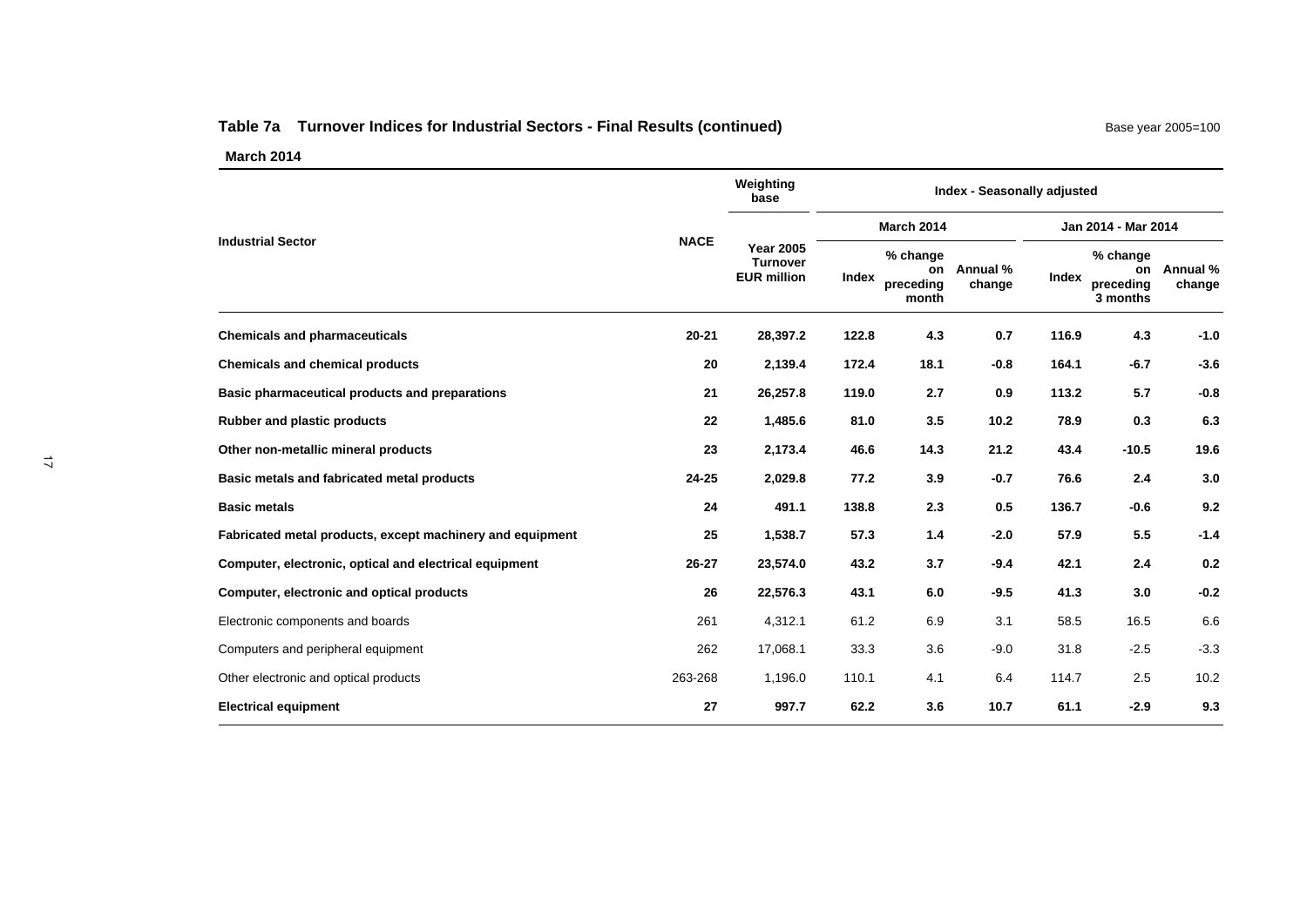#### Table 7a Turnover Indices for Industrial Sectors - Final Results (continued) Base year 2005=100

**March 2014**

|                                                                                                         | Weighting<br>base                                         | <b>Index - Seasonally adjusted</b>     |                                      |                                       |                                        |                                         |                                 |  |  |
|---------------------------------------------------------------------------------------------------------|-----------------------------------------------------------|----------------------------------------|--------------------------------------|---------------------------------------|----------------------------------------|-----------------------------------------|---------------------------------|--|--|
|                                                                                                         |                                                           |                                        | <b>March 2014</b>                    |                                       | Jan 2014 - Mar 2014                    |                                         |                                 |  |  |
| <b>NACE</b><br><b>Industrial Sector</b>                                                                 | <b>Year 2005</b><br><b>Turnover</b><br><b>EUR million</b> | Index                                  | % change<br>on<br>preceding<br>month | Annual %<br>change                    | Index                                  | % change<br>on<br>preceding<br>3 months | Annual %<br>change              |  |  |
| Machinery and equipment, not elsewhere classified<br>28                                                 | 2,296.9                                                   | 106.9                                  | $-7.5$                               | $-1.6$                                | 113.6                                  | 3.0                                     | 12.9                            |  |  |
| 29-30<br><b>Transport equipment</b>                                                                     | 1,088.3                                                   | 61.3                                   | $-0.2$                               | $-18.5$                               | 64.7                                   | $-6.1$                                  | $-9.8$                          |  |  |
| Tobacco; coke and refined petroleum products; furniture<br>12,19,31                                     | 2,547.3                                                   | 109.8                                  | $-3.2$                               | $-19.7$                               | 114.1                                  | $-3.0$                                  | $-11.6$                         |  |  |
| 32<br>Other manufacturing                                                                               | 4,845.5                                                   | 188.3                                  | 14.2                                 | 13.2                                  | 171.3                                  | 0.4                                     | 1.7                             |  |  |
| 33<br>Repair and installation of machinery and equipment                                                | 129.7                                                     | 238.5                                  | 25.2                                 | 48.9                                  | 215.8                                  | 6.0                                     | 38.1                            |  |  |
| $10 - 33$<br><b>Manufacturing industries</b>                                                            | 90,627.4                                                  | 100.7                                  | 3.7                                  | 5.2                                   | 97.1                                   | 3.2                                     | 2.9                             |  |  |
| 05-09<br>Mining and quarrying                                                                           | 1,513.7                                                   | 80.8                                   | 2.5                                  | 12.8                                  | 80.1                                   | 4.4                                     | 13.6                            |  |  |
| 05-33<br>Transportable goods industries<br>of which: Industries mainly or wholly producing <sup>1</sup> | 92,141.1                                                  | 100.4                                  | 3.8                                  | 5.2                                   | 96.5                                   | 3.0                                     | 2.6                             |  |  |
|                                                                                                         | 26,478.0<br>15,554.9<br>48,377.9<br>1,494.5<br>46,883.4   | 70.0<br>79.2<br>119.8<br>75.6<br>121.2 | 3.1<br>5.7<br>0.5<br>8.2<br>0.4      | $-1.8$<br>7.9<br>1.5<br>$-0.2$<br>1.5 | 67.7<br>74.2<br>116.8<br>76.2<br>118.1 | 0.0<br>2.8<br>2.2<br>$-5.8$<br>2.3      | 0.6<br>3.1<br>1.6<br>1.3<br>1.5 |  |  |

**<sup>1</sup>** Excludes Energy producing industries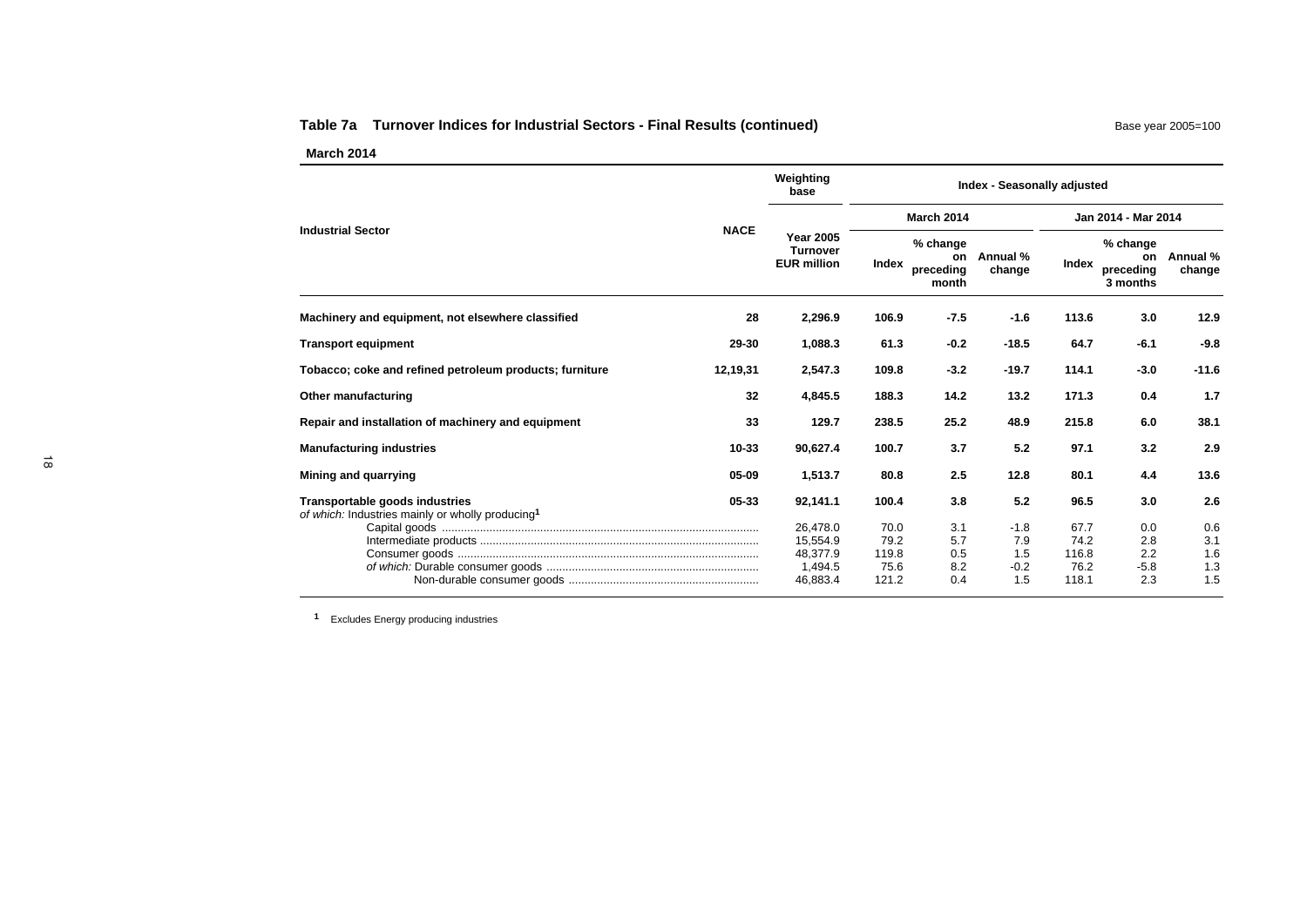# Table 8 Turnover Indices for Selected Sectors - Seasonally Adjusted<sup>1</sup> and the Computer of Base year 2005=100

|                 |                                          |                  | <b>Industrial Sector and NACE Code</b> |                                          |                                                                |                                                    |                        |  |  |
|-----------------|------------------------------------------|------------------|----------------------------------------|------------------------------------------|----------------------------------------------------------------|----------------------------------------------------|------------------------|--|--|
| Period          | Total for<br>Manufacturing<br>Industries | Food<br>products | Beverages                              | Chemicals<br>and<br>chemical<br>products | <b>Basic</b><br>pharmaceutical<br>products and<br>preparations | Computer,<br>electronic<br>and optical<br>products | Other<br>manufacturing |  |  |
|                 | 10-33                                    | 10               | 11                                     | 20                                       | 21                                                             | 26                                                 | 32                     |  |  |
| 2012 January    | 102.6                                    | 111.7            | 123.2                                  | 158.5                                    | 136.5                                                          | 43.7                                               | 173.3                  |  |  |
| February        | 94.5                                     | 115.0            | 115.1                                  | 147.6                                    | 123.1                                                          | 40.1                                               | 167.5                  |  |  |
| March           | 99.7                                     | 117.5            | 112.8                                  | 163.8                                    | 120.6                                                          | 46.6                                               | 168.9                  |  |  |
| April           | 95.7                                     | 117.6            | 113.0                                  | 165.3                                    | 122.7                                                          | 40.6                                               | 154.0                  |  |  |
| May             | 97.1                                     | 115.0            | 111.1                                  | 169.3                                    | 124.0                                                          | 44.1                                               | 178.1                  |  |  |
| June            | 99.3                                     | 115.4            | 108.6                                  | 158.1                                    | 120.5                                                          | 46.7                                               | 179.6                  |  |  |
| July            | 103.8                                    | 117.6            | 100.8                                  | 179.2                                    | 143.7                                                          | 38.6                                               | 180.8                  |  |  |
| August          | 101.0                                    | 114.6            | 132.0                                  | 157.0                                    | 131.3                                                          | 51.7                                               | 199.9                  |  |  |
| September       | 97.7                                     | 118.4            | 138.9                                  | 182.8                                    | 107.5                                                          | 46.6                                               | 183.5                  |  |  |
| October         | 93.1                                     | 118.4            | 119.0                                  | 163.2                                    | 107.1                                                          | 42.2                                               | 172.0                  |  |  |
| November        | 100.4                                    | 127.0            | 119.1                                  | 197.4                                    | 126.6                                                          | 44.3                                               | 164.2                  |  |  |
| December        | 96.6                                     | 128.6            | 122.4                                  | 139.1                                    | 111.2                                                          | 48.5                                               | 164.6                  |  |  |
| 2013 January    | 93.0                                     | 125.4            | 113.4                                  | 161.2                                    | 110.3                                                          | 35.7                                               | 168.0                  |  |  |
| February        | 94.5                                     | 119.6            | 131.3                                  | 176.7                                    | 114.3                                                          | 41.5                                               | 170.9                  |  |  |
| March           | 95.7                                     | 122.9            | 121.3                                  | 173.9                                    | 118.0                                                          | 47.7                                               | 166.3                  |  |  |
| April           | 97.4                                     | 125.1            | 122.5                                  | 172.9                                    | 110.8                                                          | 38.6                                               | 163.3                  |  |  |
| May             | 96.2                                     | 122.8            | 120.3                                  | 170.1                                    | 121.2                                                          | 38.3                                               | 160.3                  |  |  |
| June            | 105.4                                    | 128.3            | 127.9                                  | 179.0                                    | 128.9                                                          | 47.3                                               | 165.1                  |  |  |
| July            | 95.7                                     | 126.3            | 122.4                                  | 160.8                                    | 117.2                                                          | 39.0                                               | 162.6                  |  |  |
| August          | 96.6                                     | 129.5            | 120.6                                  | 172.1                                    | 121.4                                                          | 38.9                                               | 156.7                  |  |  |
| September       | 99.4                                     | 122.8            | 126.9                                  | 156.5                                    | 126.3                                                          | 41.7                                               | 158.0                  |  |  |
| October         | 95.7                                     | 124.4            | 125.8                                  | 161.0                                    | 113.7                                                          | 38.6                                               | 173.2                  |  |  |
| November        | 93.3                                     | 126.5            | 125.0                                  | 204.6                                    | 103.4                                                          | 38.7                                               | 171.4                  |  |  |
| December        | 93.2                                     | 125.5            | 124.2                                  | 162.2                                    | 103.9                                                          | 43.2                                               | 167.0                  |  |  |
| 2014 January    | 93.9                                     | 127.9            | 119.7                                  | 173.0                                    | 105.6                                                          | 40.3                                               | 161.7                  |  |  |
| February        | 97.1                                     | 138.4            | 117.3                                  | 146.0                                    | 115.9                                                          | 40.7                                               | 164.8                  |  |  |
| March           | 100.7                                    | 129.4            | 121.5                                  | 172.4                                    | 119.0                                                          | 43.1                                               | 188.3                  |  |  |
| April           | 98.5                                     | 133.2            | 116.2                                  | 174.5                                    | 119.1                                                          | 39.9                                               | 177.0                  |  |  |
| Apr 14 / Apr 13 | 1.1%                                     | 6.5%             | $-5.2%$                                | 0.9%                                     | 7.4%                                                           | 3.3%                                               | 8.4%                   |  |  |
| Apr 14 / Mar 14 | $-2.2%$                                  | 2.9%             | $-4.4%$                                | 1.2%                                     | 0.1%                                                           | $-7.4%$                                            | $-6.0%$                |  |  |

**<sup>1</sup>** All data for latest month are provisional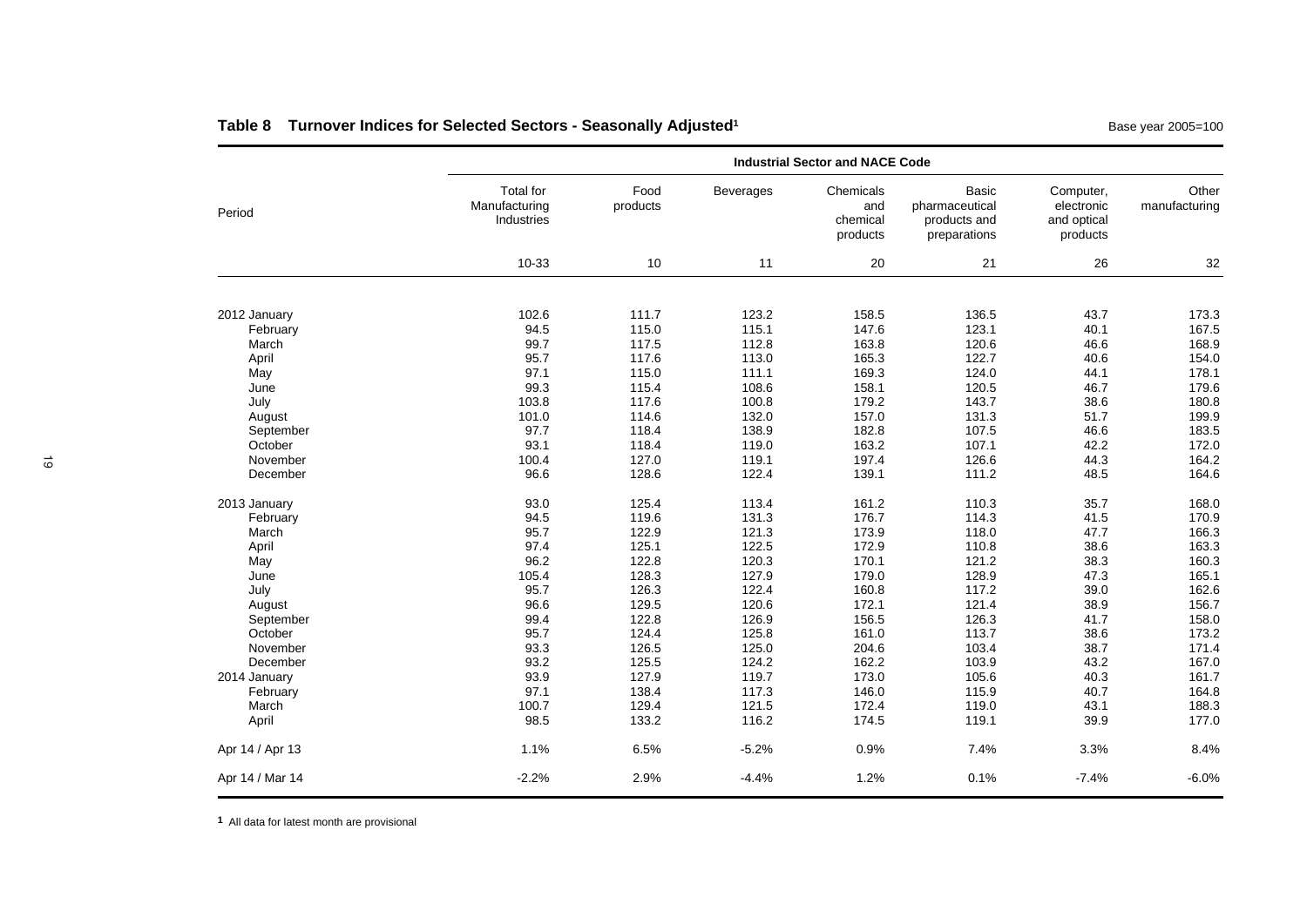|                 | <b>Production</b> |                       |                   |                              |                                  |                  | <b>Turnover</b>       |                   |                              |                                  |  |  |  |
|-----------------|-------------------|-----------------------|-------------------|------------------------------|----------------------------------|------------------|-----------------------|-------------------|------------------------------|----------------------------------|--|--|--|
| Period          | Capital goods     | Intermediate<br>goods | Consumer<br>goods | Durable<br>consumer<br>goods | Non-durable<br>consumer<br>goods | Capital<br>goods | Intermediate<br>goods | Consumer<br>goods | Durable<br>consumer<br>goods | Non-durable<br>consumer<br>goods |  |  |  |
|                 |                   |                       |                   |                              |                                  |                  |                       |                   |                              |                                  |  |  |  |
| 2012 January    | 98.1              | 59.8                  | 132.2             | 80.2                         | 133.9                            | 67.8             | 74.5                  | 125.5             | 78.2                         | 127.1                            |  |  |  |
| February        | 102.4             | 59.8                  | 124.7             | 73.9                         | 126.3                            | 65.6             | 71.8                  | 116.9             | 79.6                         | 118.1                            |  |  |  |
| March           | 105.4             | 58.9                  | 129.8             | 73.3                         | 131.6                            | 70.4             | 72.8                  | 117.9             | 77.1                         | 119.1                            |  |  |  |
| April           | 95.4              | 59.3                  | 131.5             | 75.9                         | 133.2                            | 63.2             | 72.4                  | 118.7             | 77.5                         | 120.0                            |  |  |  |
| May             | 105.7             | 59.9                  | 134.1             | 79.6                         | 135.8                            | 69.2             | 74.0                  | 116.6             | 80.0                         | 117.8                            |  |  |  |
| June            | 106.8             | 56.8                  | 128.6             | 72.9                         | 130.4                            | 71.6             | 72.9                  | 117.7             | 77.9                         | 118.8                            |  |  |  |
| July            | 103.8             | 59.9                  | 131.6             | 69.7                         | 133.6                            | 64.4             | 76.3                  | 130.1             | 73.7                         | 131.9                            |  |  |  |
| August          | 106.1             | 59.1                  | 132.9             | 68.3                         | 134.9                            | 79.2             | 74.6                  | 118.3             | 76.8                         | 119.6                            |  |  |  |
| September       | 110.6             | 63.1                  | 102.6             | 76.3                         | 103.3                            | 72.9             | 77.0                  | 112.3             | 76.0                         | 113.5                            |  |  |  |
| October         | 94.2              | 57.3                  | 125.1             | 75.7                         | 126.5                            | 65.5             | 72.4                  | 111.2             | 74.6                         | 112.3                            |  |  |  |
| November        | 98.4              | 55.7                  | 121.0             | 81.6                         | 122.1                            | 68.6             | 71.9                  | 125.1             | 81.4                         | 126.8                            |  |  |  |
| December        | 100.1             | 57.6                  | 139.0             | 76.1                         | 141.2                            | 71.2             | 78.2                  | 116.2             | 78.5                         | 117.5                            |  |  |  |
| 2013 January    | 93.9              | 56.3                  | 131.4             | 76.5                         | 133.2                            | 62.5             | 71.1                  | 112.9             | 74.9                         | 114.1                            |  |  |  |
| February        | 98.1              | 55.8                  | 129.5             | 73.7                         | 131.3                            | 68.5             | 71.4                  | 114.4             | 75.0                         | 115.7                            |  |  |  |
| March           | 98.5              | 58.5                  | 123.6             | 75.4                         | 125.3                            | 71.2             | 73.4                  | 118.1             | 75.7                         | 119.4                            |  |  |  |
| April           | 100.6             | 55.1                  | 125.8             | 73.2                         | 127.5                            | 67.6             | 73.9                  | 111.6             | 74.7                         | 112.7                            |  |  |  |
| May             | 99.3              | 57.6                  | 124.6             | 75.5                         | 126.1                            | 65.6             | 71.4                  | 116.8             | 75.2                         | 118.1                            |  |  |  |
| June            | 109.8             | 59.2                  | 133.9             | 75.6                         | 135.7                            | 74.3             | 72.3                  | 127.1             | 72.5                         | 128.6                            |  |  |  |
| July            | 98.7              | 56.7                  | 125.9             | 78.5                         | 127.4                            | 65.1             | 68.8                  | 118.4             | 75.4                         | 119.8                            |  |  |  |
| August          | 98.3              | 59.4                  | 123.4             | 78.2                         | 124.9                            | 63.9             | 71.3                  | 118.1             | 71.8                         | 119.6                            |  |  |  |
| September       | 101.2             | 56.4                  | 130.5             | 52.6                         | 132.8                            | 67.5             | 71.0                  | 122.4             | 72.3                         | 124.0                            |  |  |  |
| October         | 99.2              | 56.0                  | 126.2             | 56.4                         | 128.3                            | 65.8             | 72.6                  | 117.1             | 73.3                         | 118.4                            |  |  |  |
| November        | 105.3             | 57.4                  | 130.9             | 53.8                         | 133.3                            | 68.1             | 72.5                  | 112.9             | 87.2                         | 113.9                            |  |  |  |
| December        | 102.1             | 58.1                  | 125.9             | 76.5                         | 127.6                            | 69.4             | 71.5                  | 112.9             | 82.7                         | 113.9                            |  |  |  |
| 2014 January    | 103.7             | 47.4                  | 125.8             | 74.8                         | 127.5                            | 65.4             | 69.0                  | 111.9             | 82.5                         | 112.9                            |  |  |  |
| February        | 100.7             | 55.0                  | 133.9             | 82.0                         | 135.6                            | 67.8             | 74.9                  | 119.2             | 69.9                         | 120.8                            |  |  |  |
| March           | 103.9             | 54.5                  | 139.5             | 82.8                         | 141.5                            | 70.0             | 79.2                  | 119.8             | 75.6                         | 121.2                            |  |  |  |
| April           | 97.9              | 56.6                  | 152.2             | 82.4                         | 154.5                            | 67.8             | 75.4                  | 121.3             | 72.8                         | 122.8                            |  |  |  |
| Apr 14 / Apr 13 | $-2.7%$           | 2.7%                  | 21.0%             | 12.6%                        | 21.2%                            | 0.3%             | 2.0%                  | 8.7%              | $-2.6%$                      | 8.9%                             |  |  |  |
| Apr 14 / Mar 14 | $-5.8%$           | 3.8%                  | 9.1%              | $-0.5%$                      | 9.2%                             | $-3.1%$          | $-4.8%$               | 1.2%              | $-3.8%$                      | 1.3%                             |  |  |  |

Table 9 Production and Turnover Indices by Main Industrial Groupings - Seasonally Adjusted<sup>1</sup> Base year 2005=100

**<sup>1</sup>** All data for latest month are provisional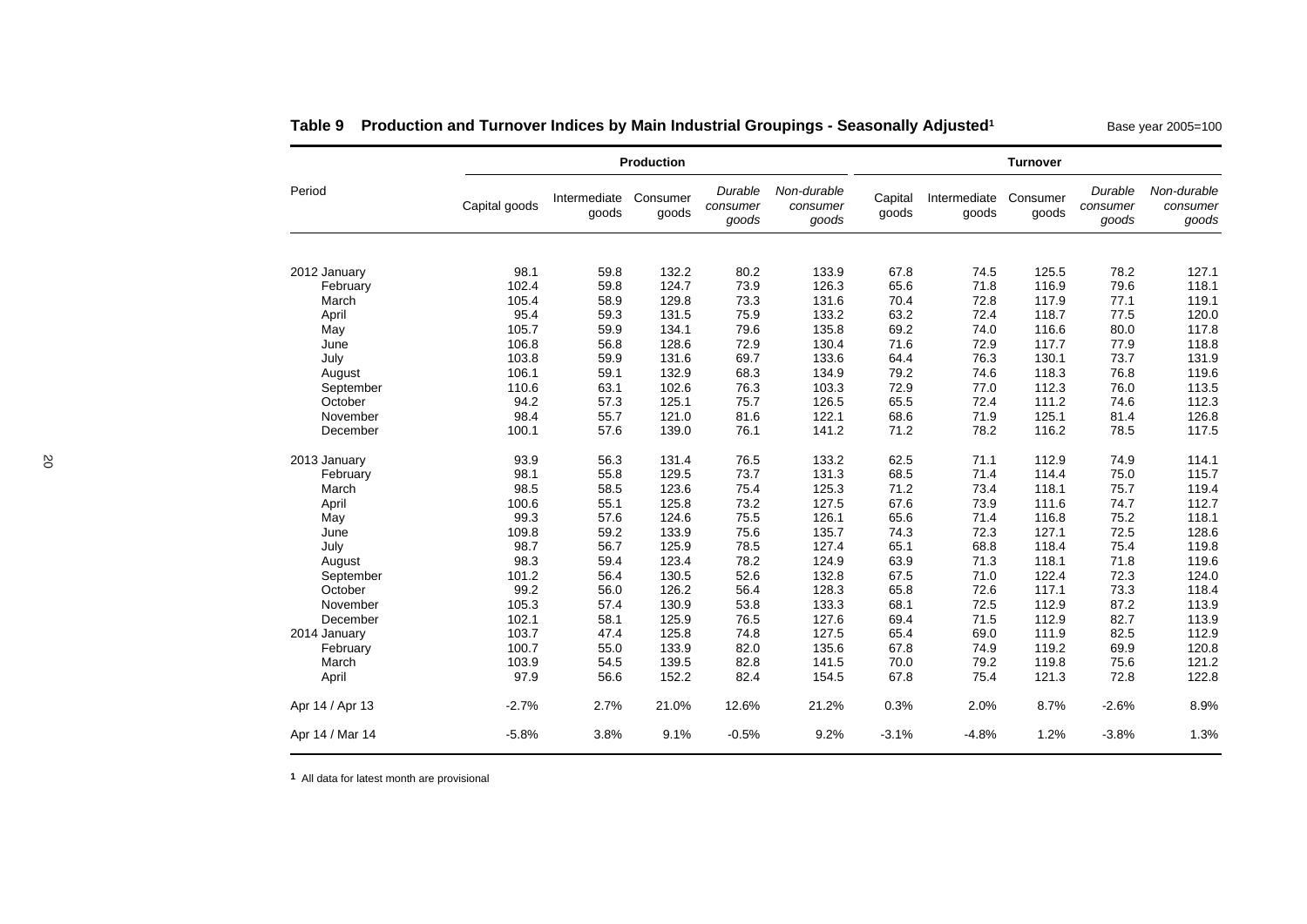# Background Notes

**Introduction** The monthly industrial production index monitors current trends in the volume of production of industrial local units with three or more persons engaged. The primary purpose of the index is to measure changes in value added at constant prices.

> The monthly index of turnover measures the change in the level of sales each month of industrial products, whether manufactured in the month in question or in previous periods (excluding non-industrial activity where practicable). The turnover indices outlined in this release are exclusive of VAT.

> The principal difference between the production and turnover indices is that the production index traces the quantitative volume of production (i.e. effect of price changes excluded) each month whether sold or not, whereas the turnover index reflects both the volume of sales and the price level. Starting with January 2009 updated industrial production and turnover indices are being published to base year 2005=100.

> The response rates for the provisional results are typically 46% in terms of the local units surveyed covering 84% of the value of production and 82% of the value of turnover. The corresponding figures for the final results are 58%, 91% and 90% respectively. These response rates are based on averages for a 12 month period ending September 2009. In September 2009 an additional question on response burden showed that respondents took an average of 19 minutes to complete the monthly inquiry form.

- **Sample covered** The monthly survey which provides data for calculating the indices covers the larger local units which between them account for the bulk of industrial output – in general those which in the base year 2005 had twenty or more persons engaged in NACE 5 to 35. For certain sectors the threshold of 20 persons engaged is lowered where this is considered necessary to ensure representativeness of the sample or where data for a sector would have to be kept confidential if the 20 persons engaged threshold were applied. The business activity classifications are based on the Statistical Classification of Economic Activities in the European Community (NACE Rev. 2).
	- **Methodology** Working day adjusted individual production, turnover and new orders sub-indices are compiled for each detailed NACE class. These sub-indices are combined to provide the indices for broader sectoral groupings, using as weights for a sector the gross value added at factor cost for production indices, and turnover in goods produced and industrial services provided to others for turnover and new orders indices, for all units in that sector covered in the 2005 Census of Industrial Production (CIP). Weights and base year are revised every five years.

The production index is compiled using two methods. One method is based on the valuation of quantity data at base year prices. The series has been compiled using updated prices from the Prodcom 2005 survey. Alternatively, in cases where reliable quantity data cannot be obtained current value data is converted to values at base year prices using suitable Wholesale Price Index (WPI) deflators.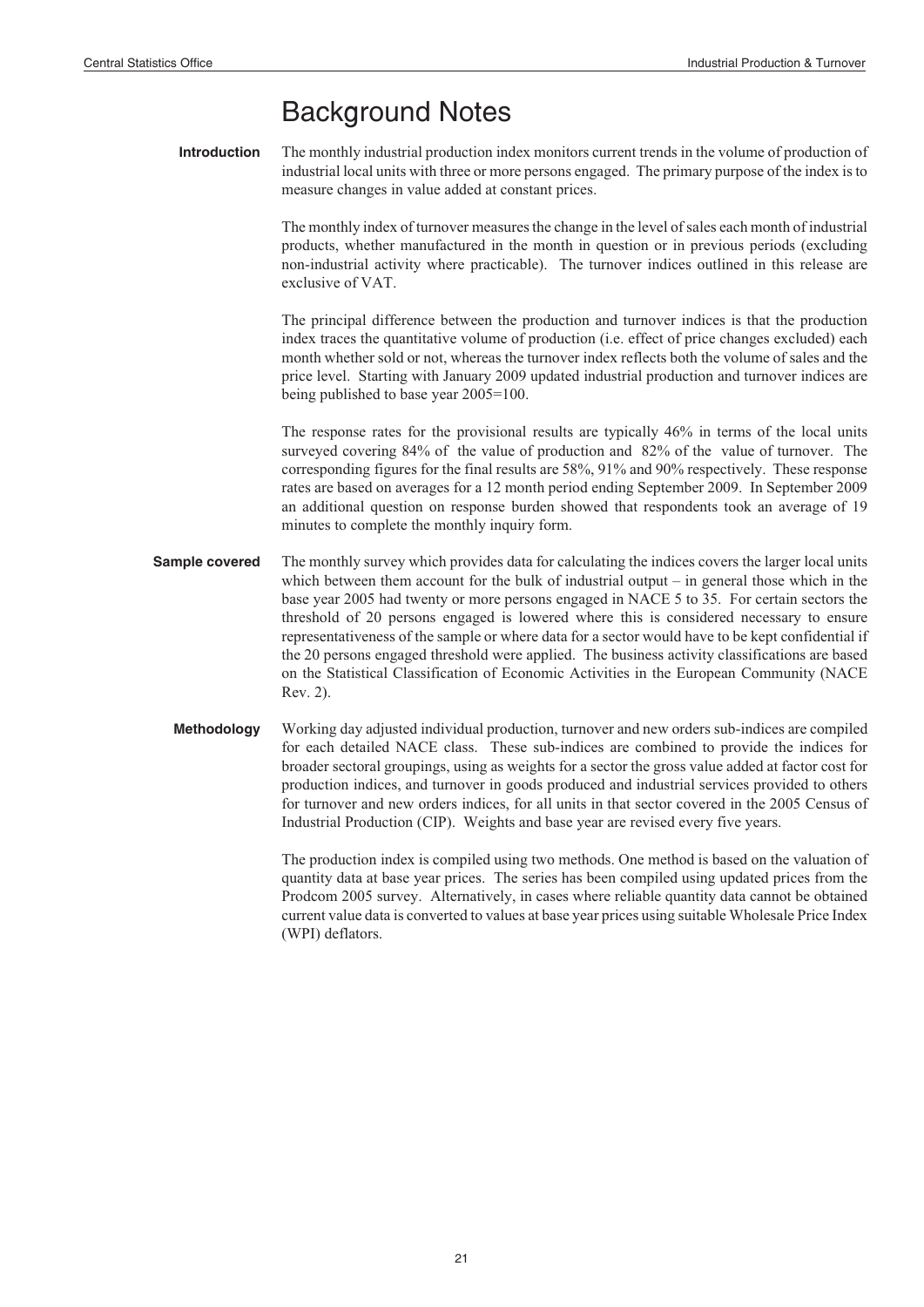**Seasonal Adjustment** Seasonal adjustment is conducted using the direct seasonal adjustment approach. Under this approach each individual series is independently adjusted, e.g. aggregate series are adjusted without reference to the component series. Seasonal adjustment models are developed for each series based on unadjusted data spanning from January 1998 to the current period. These models are then applied to the entire series. Seasonal factors are updated each month. As a result, the historical monthly series are also updated.

> The adjustments are completed by applying the X-12-ARIMA model, developed by the U.S. Census Bureau to the unadjusted data. This methodology estimates seasonal factors while also taking into consideration factors that impact on the quality of the seasonal adjustment such as:

- Calendar effects, e.g. the timing of Easter
- Outliers, temporary changes and level shifts in the series

For additional information on the use of X-12-ARIMA see (Findley, D.F., B.C. Monsell, W.R. Bell, M.C. Otto, and B. Chen (1998), "New Capabilities and Methods of the X-12-Arima Seasonal Adjustment Program", *Journal of Business & Economic Statistics*, 16, pp. 127-177.)

**NACE classification** The business activity classifications used in this Statistical release are based on the Statistical Classification of Economic Activities in the European Community i.e. NACE Rev. 2. The main change for the Industrial Production and Turnover release is the reclassification of local units in the Publishing sector (NACE Rev 1.1 22) to the Services sector (i.e. outside the scope of this release).

> Other changes mean that there are separate NACE groups for Food products (NACE 10), Beverages (NACE 11), Chemical and chemical products (NACE 20) and Basic pharmaceutical products and preparations (NACE 21).

> The descriptions of particular NACE Rev. 2 sectors are sometimes shown in abbreviated form in the release. For further information on the NACE Rev. 2 classification of industrial activity, visit the CSO website:

> http://www.cso.ie/en/surveysandmethodology/classifications/classificationofindustrialactivity/

#### **Definitions All Industries**

All industries is comprised of all sectors classified NACE 05 to 35 inclusive. This includes Mining and quarrying NACE 05 to 09, Manufacturing Industries NACE 10 to 33, and Electricity, gas, steam and air conditioning supply NACE 35.

#### **Manufacturing Industries**

Manufacturing Industries is comprised of all sectors classified NACE 10 to 33 inclusive.

#### **Transportable Goods Industries**

Transportable Goods Industries is comprised of all sectors classified NACE 05 to 33 inclusive. This includes Mining and quarrying NACE 05 to 09 and Manufacturing Industries NACE 10 to 33.

#### **"Modern" Sector**

Modern sector includes the following industrial sectors

| NACE 20.00 - 21.20 | Chemicals and pharmaceuticals                          |
|--------------------|--------------------------------------------------------|
| NACE 26.00 - 27.90 | Computer, electronic, optical and electrical equipment |
| <b>NACE 18.20</b>  | Reproduction of recorded media                         |
| <b>NACE 32.50</b>  | Medical and dental instruments and supplies            |

#### **"Traditional" Sector**

Traditional Sector includes All Industries (NACE 05 to 35) excluding "Modern" sector as detailed above.